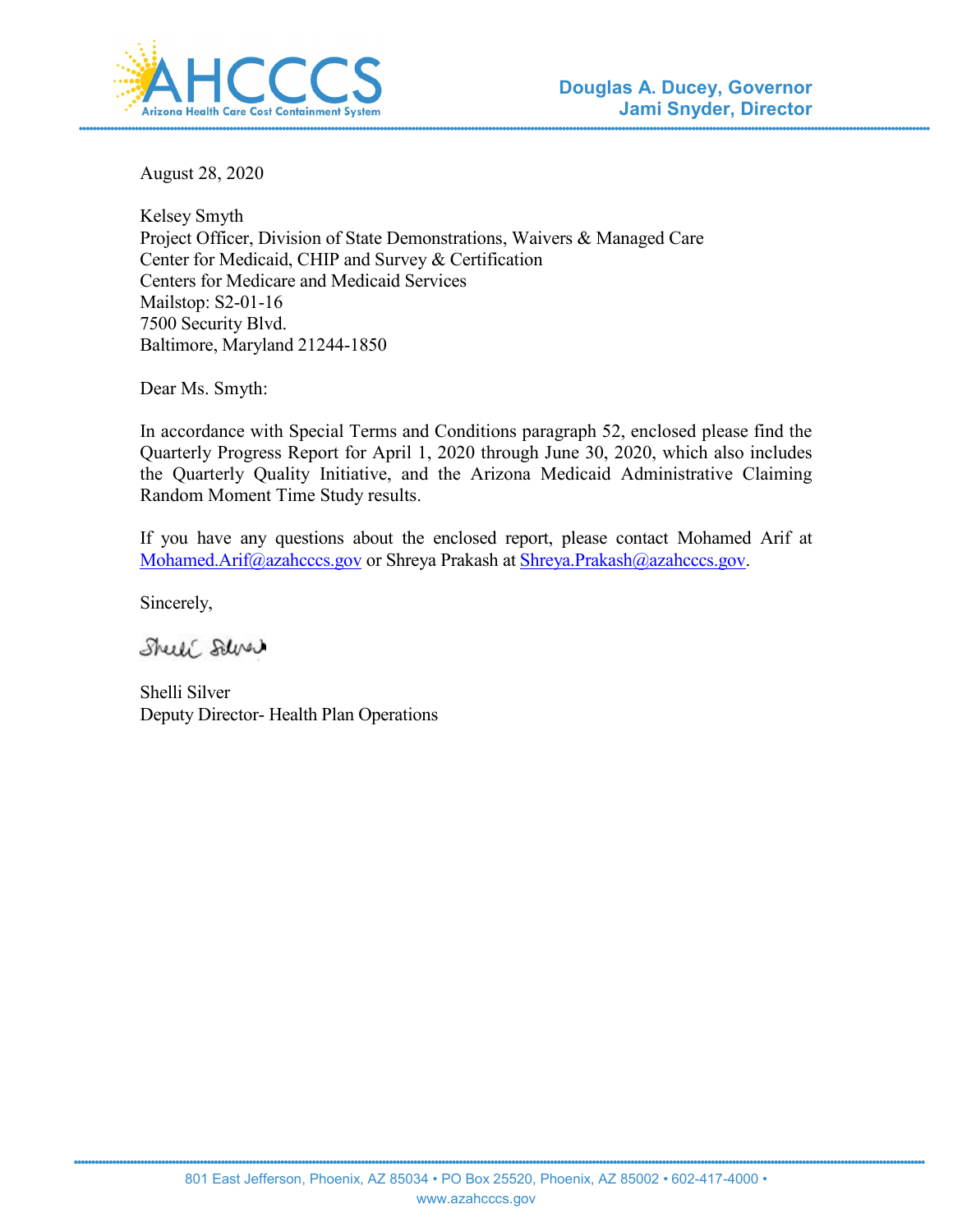

# **AHCCCS Quarterly Report April 1, 2020 – June 30, 2020**

#### **TITLE**

 $\overline{a}$ 

Arizona Health Care Cost Containment System – AHCCCS A Statewide Approach to Cost Effective Health Care Financing

Section 1115 Quarterly Report Demonstration Year: 37 Federal Fiscal Quarter: 3rd (April 1, 2020 – June 30, 2020)

#### **INTRODUCTION**

As written in Special Terms and Conditions (STCs), paragraph 52, the State submits quarterly progress reports to CMS. Quarterly reports inform CMS of significant demonstration activity from the time of approval through completion of the Demonstration.

#### **ENROLLMENT INFORMATION**

**Table 1** contains a summary of the number of unduplicated enrollees for April 1, 2020 through June 30, 2020, by population categories. The table also includes the number of voluntarily and involuntarily disenrolled members during this period.

| <sup>1</sup> Population Groups | <b>Number Enrollees</b> | <b>Number Voluntarily</b><br><b>Disenrolled-Current Qtr</b> | <b>Number Involuntarily</b><br><b>Disenrolled-Current Qtr<sup>12</sup></b> |
|--------------------------------|-------------------------|-------------------------------------------------------------|----------------------------------------------------------------------------|
| <b>Acute AFDC/SOBRA</b>        | 1,139,166               | 2,857                                                       | 57,767                                                                     |
| <b>Acute SSI</b>               | 200,337                 | 181                                                         | 6,022                                                                      |
| <b>Prop 204 Restoration</b>    | 365,534                 | 945                                                         | 12,967                                                                     |
| <b>Adult Expansion</b>         | 127,504                 | 337                                                         | 8,652                                                                      |
| <b>LTC DD</b>                  | 35,640                  | 25                                                          | 225                                                                        |
| <b>LTC EPD</b>                 | 33,461                  | 38                                                          | 2,786                                                                      |
| <b>Non-Waiver</b>              | 103,320                 | 177                                                         | 2,172                                                                      |
| <b>Total</b>                   | 2,004,962               | 4,560                                                       | 90,591                                                                     |

#### **Table 1**

<span id="page-1-0"></span><sup>&</sup>lt;sup>1</sup> Data is loaded and reported 45 days after the end of the quarter. This report differs from previous reports in that data is unduplicated and is updated quarterly. Data that contains no Medicaid funding (state only) is excluded from this report. State only Regional Behavioral Health Authority (RBHA) Plans have no Medicaid funding and are excluded from this CMS report

<span id="page-1-1"></span> $<sup>2</sup>$  Number of involuntary disenrollment are impacted (reduced) due to maintenance of effort requirements in place related to the Families First Coronavirus Response</sup> Act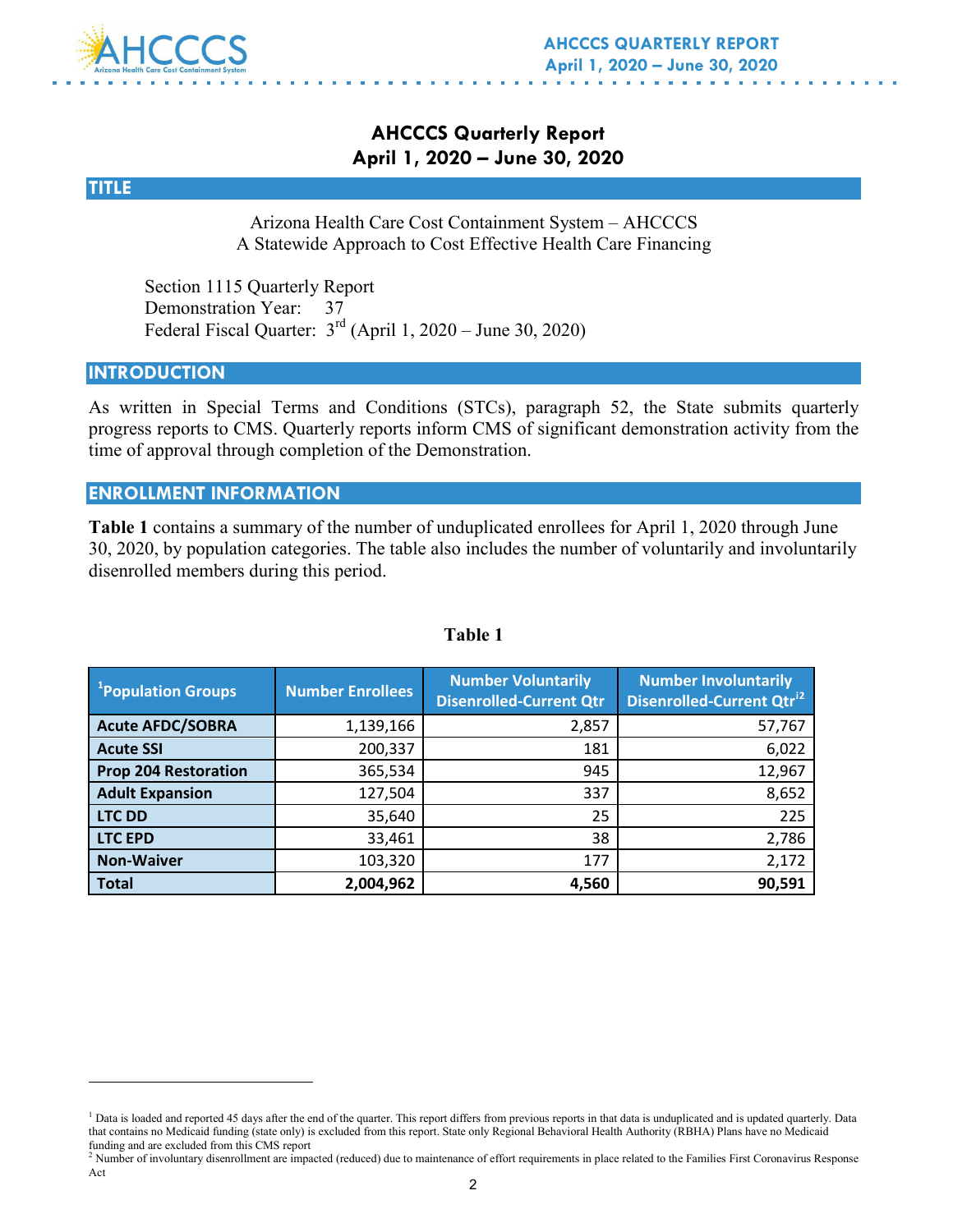

Table 2 is a snapshot of the number of current enrollees (as of July 1, 2020) by funding categories as requested by CMS.

#### **Table 2**

| <b>State Reported Enrollment in the</b><br><b>Demonstration (as requested)</b> | <b>Current Enrollees</b> |
|--------------------------------------------------------------------------------|--------------------------|
| Title XIX funded State Plan <sup>3</sup>                                       | 1,401,297                |
| Title XXI funded State Plan <sup>4</sup>                                       | 41,053                   |
| Title XIX funded Expansion <sup>5</sup>                                        | 461,077                  |
| Prop 204 Restoration (0-100% FPL)                                              | 363,240                  |
| Adult Expansion (100% - 133% FPL)                                              | 97,837                   |
| <b>Enrollment Current as of</b>                                                | 7/1/2020                 |

# **OPERATIONAL/POLICY DEVELOPMENTS/ISSUES**

#### *Waiver Update*

Arizona's current 1115 Waiver is set to expire on October 1, 2021. Arizona received a three month extension from the Centers for Medicare and Medicaid Services (CMS) to submit the Waiver Renewal application, as a result of the COVID-19 pandemic. Arizona will be submitting the Waiver renewal application on December 31, 2020.

#### *Waiver Evaluation Update*

In accordance with STC 59, AHCCCS must submit a draft Waiver Evaluation Design for its 1115 Waiver Demonstration. In addition, AHCCCS is also required by CMS to submit an Interim Evaluation Report and a Summative Evaluation Report of the 1115 Waiver Demonstration by December 31, 2020 and March 30, 2023 respectively.

AHCCCS has contracted with Health Services Advisory Group (HSAG) to serve as the independent evaluator for Arizona's 1115 Waiver Demonstration. In SFY 2019, AHCCCS worked with HSAG to develop Evaluation Design Plans for the following programs:

- AHCCCS Complete Care (ACC) Program
- Arizona Long Term Care System (ALTCS) Program
- Comprehensive Medical and Dental Program (CMDP)
- Regional Behavioral Health Authorities (RBHA)
- Targeted Investments (TI) Program
- AHCCCS Works program
- Retroactive Coverage Waiver

On July 17, 2019, AHCCCS submitted the Waiver Evaluation Design Plans for the AHCCCS Works and Prior Quarter Coverage Waivers. On November 13, 2019 AHCCCS submitted the Waiver Evaluation Design Plans for the AHCCCS Core programs (ACC, ALTCS, CMDP, and RBHA) and Targeted Investments program to CMS.

 $\overline{a}$ 

<span id="page-2-0"></span><sup>3</sup> SSI Cash and Related, 1931 Families and Children, 1931 Related, TMA, SOBRA child and pregnant, ALTCS, FTW, QMB, BCCP, SLMB, QI-1

<span id="page-2-1"></span><sup>4</sup> KidsCare

<span id="page-2-2"></span><sup>5</sup> Prop 204 Restoration & Adult Expansion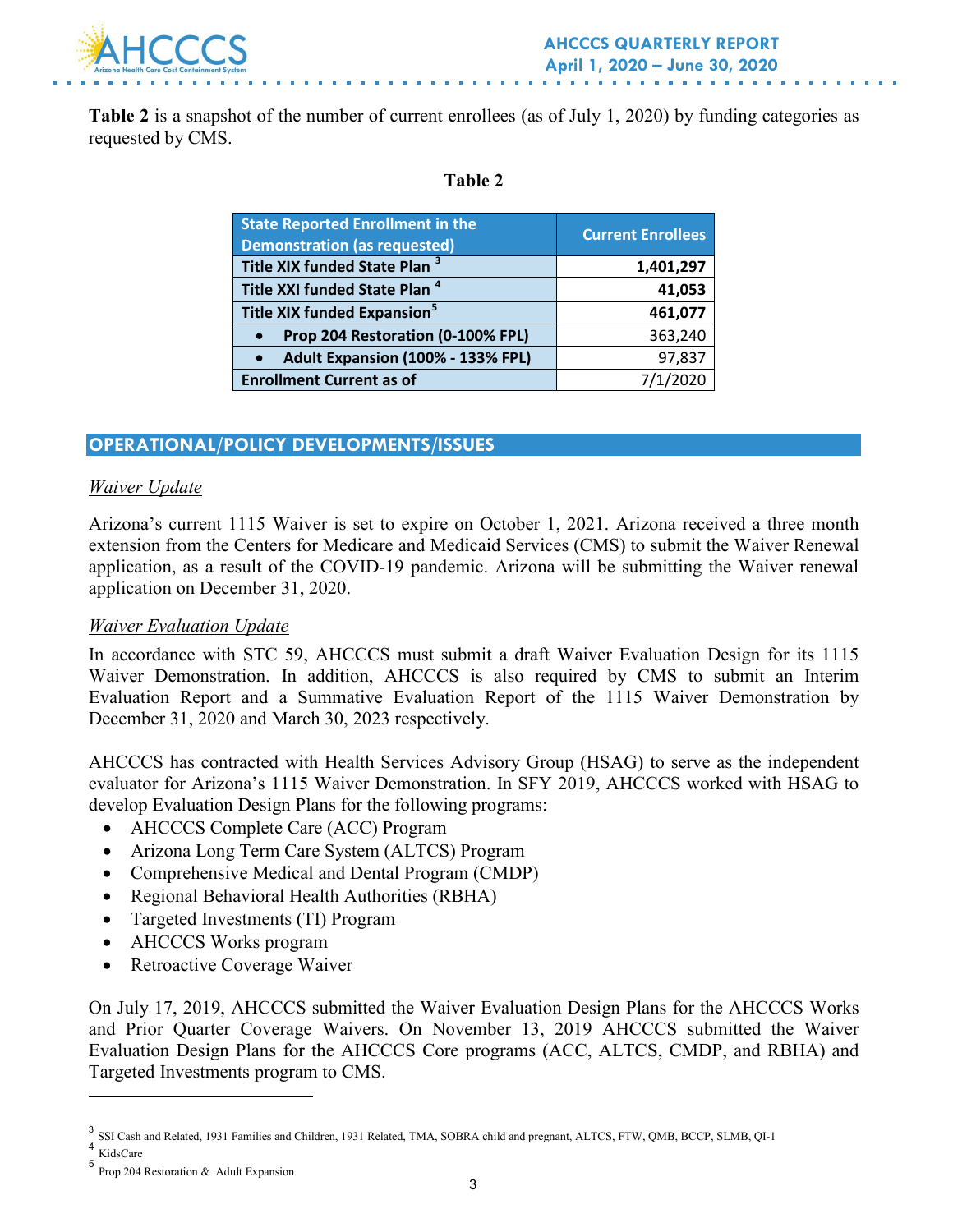

On December 30, 2019, CMS recommended that Arizona include additional revisions to the design plans such as changing the methods for the pre-test/post-test analysis from a comparison of means to a time series model to control for secular trends and shifts in beneficiary characteristics; elaborate on sample sizes for the beneficiary surveys; and longer baseline periods in the evaluation designs for ALTCS, CMDP, RBHA, and TI.

On February 28, 2020, AHCCCS submitted the revised Waiver Evaluation Design Plans with the changes recommended by CMS. CMS provided an additional round of feedback on May 27, 2020. CMS recommended AHCCCS to include further changes to the design plan to account for the implication of the COVID-19 pandemic on Arizona's 1115 Waiver Demonstrations. CMS also requested Arizona's seven design plans to be integrated into a single comprehensive document. AHCCCS worked with its independent evaluator to incorporate all of the recommendations and submitted the revised draft design plan on July 24, 2020. On August 19, 2020, CMS reviewed the document and proposed minor changes to the document. AHCCCS is currently working with the independent evaluator to incorporate CMS' feedback and will resubmit the revised draft design plan.

#### *Targeted Investments Program Update*

The following is a summary of the accomplishments and activities of the AHCCCS Targeted Investments (TI) Program during the period April 1, 2020 to June 30, 2020:

- TI Program Year 4 milestone performance measures targets were finalized and disseminated to Program participants.
- In collaboration with Arizona State University, monthly Quality Improvement Collaborative (QIC) sessions for TI Program participating providers continued, engaging Program participants in peer learning and process improvement guidance.
- The TI team held a QIC meeting exclusively for managed care organizations (MCOs) to clarify their role in the Collaborative, member assignment related to attribution and member engagement, and opportunities for aligning TI participant and MCO provider network measure requirements.
- The participant Attestation Portal update process continued in preparation for Year 4 incentive payment processing.
- There was continued engagement with AHCCCS MCOs to ensure alignment of TI Program and MCO provider performance expectations, and to identify opportunities to sustain integrated care delivery accomplishments through VBP arrangements.
- The TI team engaged numerous program participants to learn about the impact of COVID-19 on integrated care activities and to learn how they can be best supported in their continuing integration efforts.
- The TI team engaged with numerous stakeholders related the co-located Justice clinics including courts, probation departments, Arizona Department of Corrections, and MCOs to identify and select indicators for best engaging high risk individuals recently released from incarceration in the services offered by the clinics.
- The TI team made presentations to internal and external stakeholders on the Program and its impact on enhancing the integration of physical and behavioral health care to AHCCCS members served by TI Program participants.
- Work continued with the state health information exchange (Health Current) to support Program participants' efforts to best utilize data received through bi-directional data exchange with the HIE, including engagement with the QIC.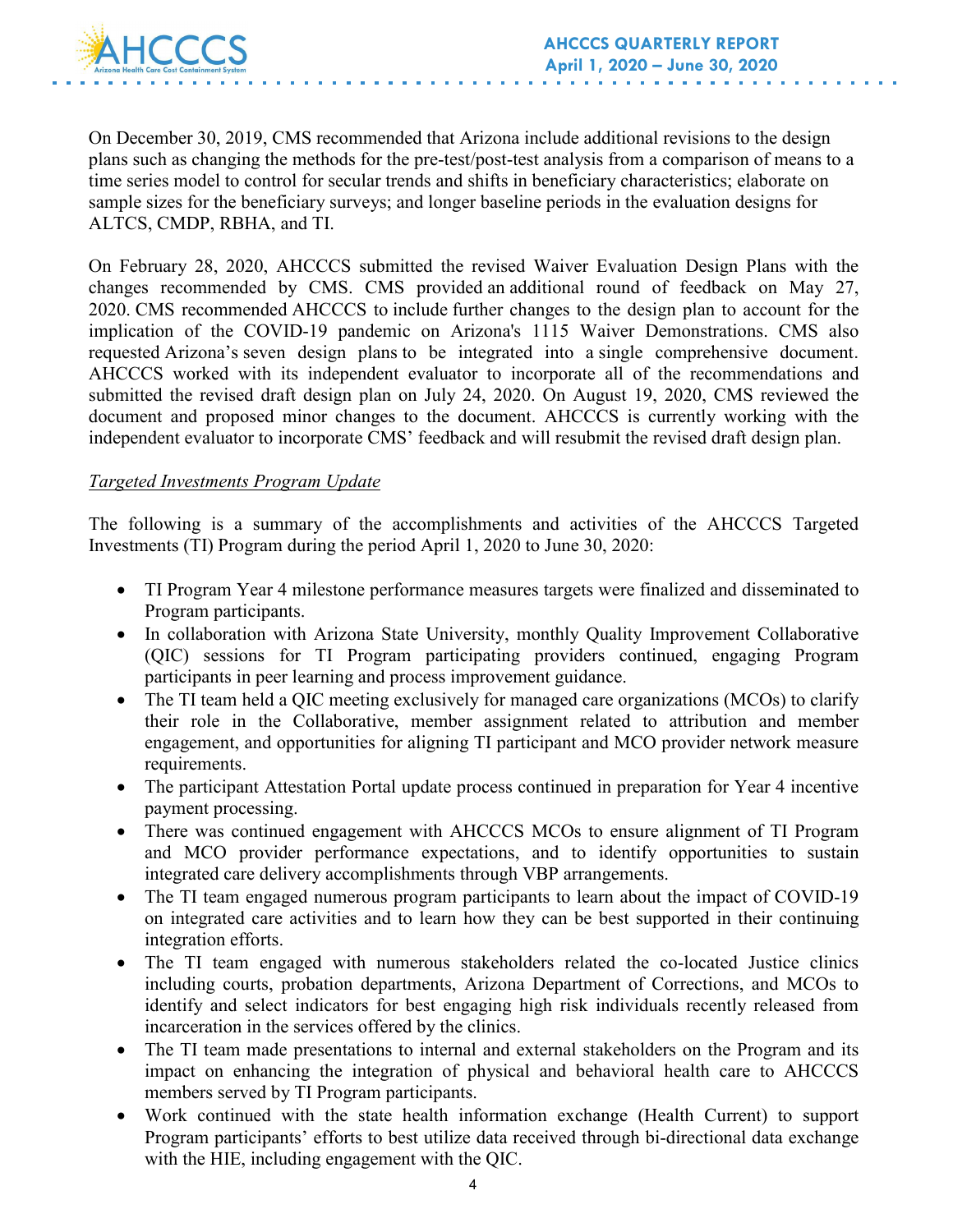

# *Legislative Update*

The legislature passed several bills in the 2020 Legislative session that will have impacts on the Agency including:

- **HB 2244-** Requires AHCCCS to request CMS approval for the provision of dental services beyond current service limitations when provided at IHS/638 facilities which are eligible for 100% FMAP
- **HB 2668** Establishes a new hospital assessment which can be used to create a hospital directed payment program, increase practitioner and dental rates, and pay for administrative expenses. Funds cannot be used to pay for base reimbursement levels
- **SB 1523**-The Mental Health Omnibus bill requires commercial insurers to report on mental health parity, establishes state-only funding to pay for BH services in schools for uninsured/underinsured children, and creates the suicide mortality review team at the Arizona Department of Health Services

The Arizona Legislature adjourned *Sine Die* on May 26<sup>th</sup>, 2020; the general effective date for legislation is August 25th, 2020.

## *State Plan Update*

During the reporting period, the following State Plan Amendments (SPA) were filed and/or approved:

| SPA#                                     | <b>Description</b>                                                                                                                                                                                                       | <b>Filed</b> | <b>Approved</b> | <b>Eff. Date</b> |
|------------------------------------------|--------------------------------------------------------------------------------------------------------------------------------------------------------------------------------------------------------------------------|--------------|-----------------|------------------|
| <b>Title XIX</b>                         |                                                                                                                                                                                                                          |              |                 |                  |
| SPA 19-008-<br>"DSH Budget"              | To bring the CHIP state plan into<br>compliance with provisions of the<br>SUPPORT Act that require Behavioral<br>Health (BH)<br>services to be explicitly detailed in the<br>CHIP State Plan document.                   | 9/30/2019    | 5/13/2020       | 10/1/2019        |
| <b>SPA 19-007-</b><br>"DSH Pool 5"       | Updates the MACPro system to reflect<br>the Arizona eligibility criteria.                                                                                                                                                | 9/30/2020    | 5/13/2020       | 10/1/2019        |
| <b>SPA 20-001</b><br>"COVID-19"          | Amends the State Plan to provide the<br>state discretion to waive copayments and<br>other cost sharing<br>requirements for a specified period of<br>time in response to COVID-19.                                        | 3/24/2020    | 4/1/2020        | 3/1/2020         |
| <b>SPA 19-004</b><br>"Pharmacy<br>VBP"   | Provides the state the authority to enter<br>into value based payment (outcome-<br>based) agreements with pharmacy drug<br>manufacturers.                                                                                | 9/05/2019    | 4/28/2020       | 7/1/2019         |
| <b>SPA 20-002</b><br>"CHIP COVID-<br>19" | Updates the CHIP State Plan to provide<br>the state flexibility to waive cost sharing<br>requirements and to provide additional<br>flexibilities around enrollment and<br>renewal timeframes in response to<br>COVID-19. | 3/16/2020    | 4/24/20         | 1/27/2020        |
| <b>SPA 20-003</b><br>"Jan NF Rates"      | Updates the State plan to update the NF<br>rates.                                                                                                                                                                        | 3/30/2020    | 4/9/2020        | 1/1/2020         |
| <b>SPA 20-004</b><br>"COVID-19 2"        | Amends the disaster relief SPA template<br>to provide the state additional<br>flexibilities to address the COVID-19                                                                                                      | 4/2/2020     | 4/9/2020        | 3/1/2020         |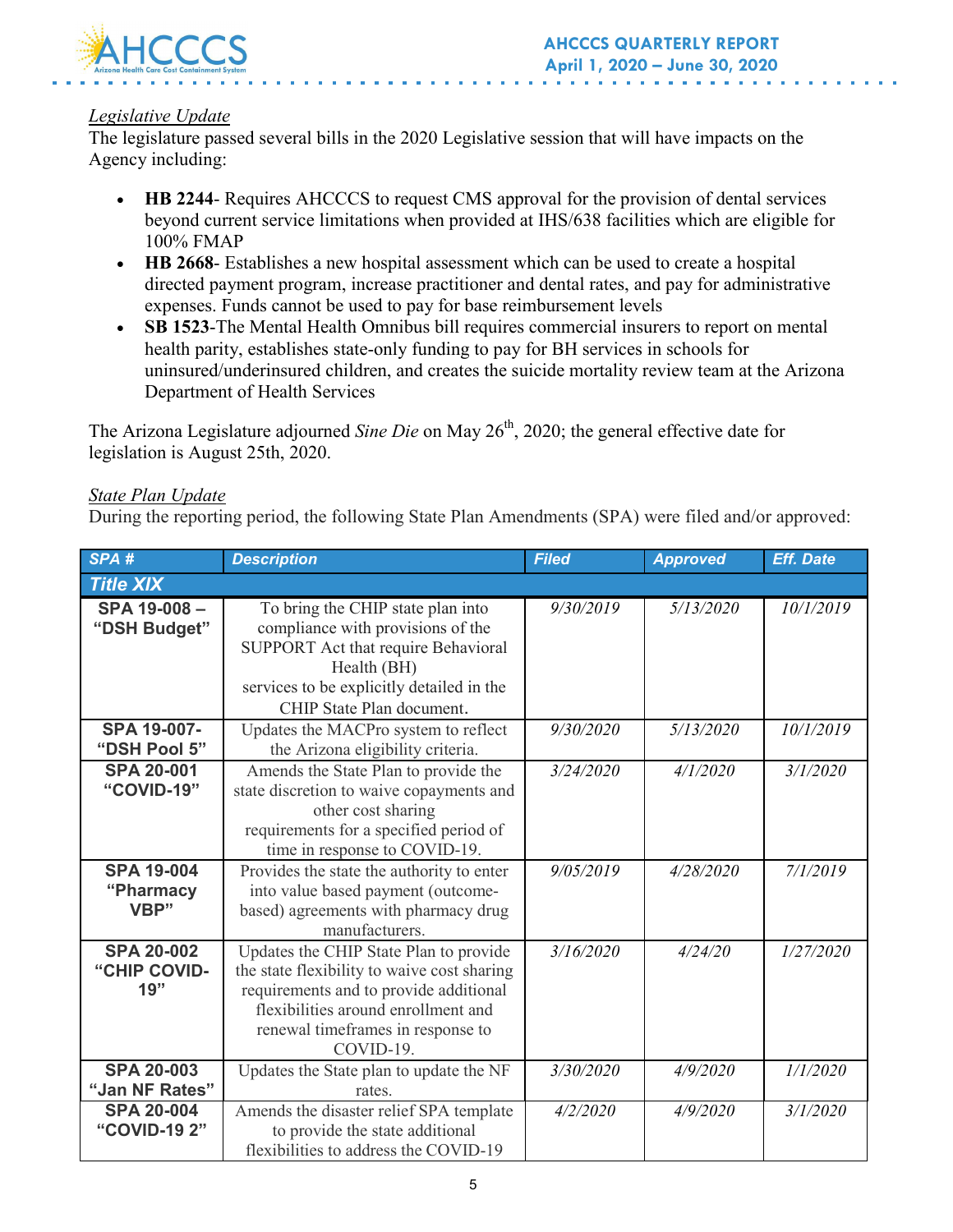

#### **AHCCCS QUARTERLY REPORT April 1, 2020 – June 30, 2020**

a la

| SPA#                | <b>Description</b>                       | <b>Filed</b> | <b>Approved</b> | <b>Eff. Date</b> |
|---------------------|------------------------------------------|--------------|-----------------|------------------|
|                     | pandemic                                 |              |                 |                  |
| <b>SPA 20-005</b>   | Amends the disaster relief SPA template  | 2/13/2020    | 5/22/2020       | 3/1/2020         |
| "COVID-19 3"        | to provide the state additional          |              |                 |                  |
|                     | flexibilities to address the COVID-19    |              |                 |                  |
|                     | pandemic                                 |              |                 |                  |
| 20-006              | Amends the disaster relief SPA template  | 6/11/2020    | 8/4/2020        | 3/1/2020         |
| "COVID-19 5"        | to provide the state additional          |              |                 |                  |
|                     | flexibilities to address the COVID-19    |              |                 |                  |
|                     | pandemic                                 |              |                 |                  |
| 20-007              | Amends the disaster relief SPA template  | 6/11/2020    | Withdrawn       | $N\!/\!A$        |
| "COVID-19 6"        | to provide the state additional          |              |                 |                  |
|                     | flexibilities to address the COVID-19    |              |                 |                  |
|                     | pandemic                                 |              |                 |                  |
| 20-008              | To remove the \$1,000 dental benefit     | 6/30/2020    | N/A             | 10/1/2020        |
| "Tribal Dental      | limit for members served in IHS/Tribal   |              |                 |                  |
| Limit"              | facilities as passed in House Bill 2244. |              |                 |                  |
| 20-009              | To remove the "Optional COVID testing    | 6/30/2020    | 7/29/2020       | 3/24/2020        |
| "COVID-19 4"        | group" from the state's disaster relief  |              |                 |                  |
|                     | SPA.                                     |              |                 |                  |
| 20-010 "EPSDT       | To clarify the coverage of NDs under the | 6/30/2020    | 7/14/2020       | 4/1/2020         |
| ND"                 | <b>EPSDT</b> Benefit                     |              |                 |                  |
| 20-011 "NF          | Changes the reimbursement for IHS/638    | 6/30/2020    | N/A             | 10/1/2020        |
| AIR"                | operated NFs to reflect the OMB set OP   |              |                 |                  |
|                     | $AIR$ .                                  |              |                 |                  |
| 20-012 "CHIP        | To bring the CHIP state plan into        | 6/30/2020    | N/A             | 7/1/2019         |
| <b>SUPPORT Act</b>  | compliance with provisions of the        |              |                 |                  |
| <b>BH Services"</b> | SUPPORT Act that requires Behavioral     |              |                 |                  |
|                     | Health (BH) services to be explicitly    |              |                 |                  |
|                     | detailed in the CHIP State Plan          |              |                 |                  |
|                     | document.                                |              |                 |                  |

# **CONSUMER ISSUES**

 $\overline{a}$ 

In support of the quarterly report to CMS, presented below is a summary of advocacy issues received in the Office of Client Advocacy (OCA) for the quarter April 1, 2020 – June 30, 2020.

| Advocacy Issues <sup>6</sup>      | <b>April</b> | <b>May</b> | <b>June</b> | <b>Total</b> |
|-----------------------------------|--------------|------------|-------------|--------------|
| <b>Billing Issues</b>             |              | 11         | 11          | 29           |
| Member reimbursements             |              |            |             |              |
| Unpaid bills                      |              |            |             |              |
| <b>Cost Sharing</b>               |              | 0          |             | ר            |
| Co-pays<br>$\bullet$              |              |            |             |              |
| Share of Cost (ALTCS)<br>٠        |              |            |             |              |
| Premiums (Kids Care,<br>$\bullet$ |              |            |             |              |
| Medicare)                         |              |            |             |              |
| <b>Covered Services</b>           | q            | 13         | 8           | 30           |
|                                   |              |            |             |              |

<span id="page-5-0"></span> $^6$  Categories of good customer services, bad customer service, documentation, policy, and process are captured under the category it may relate to.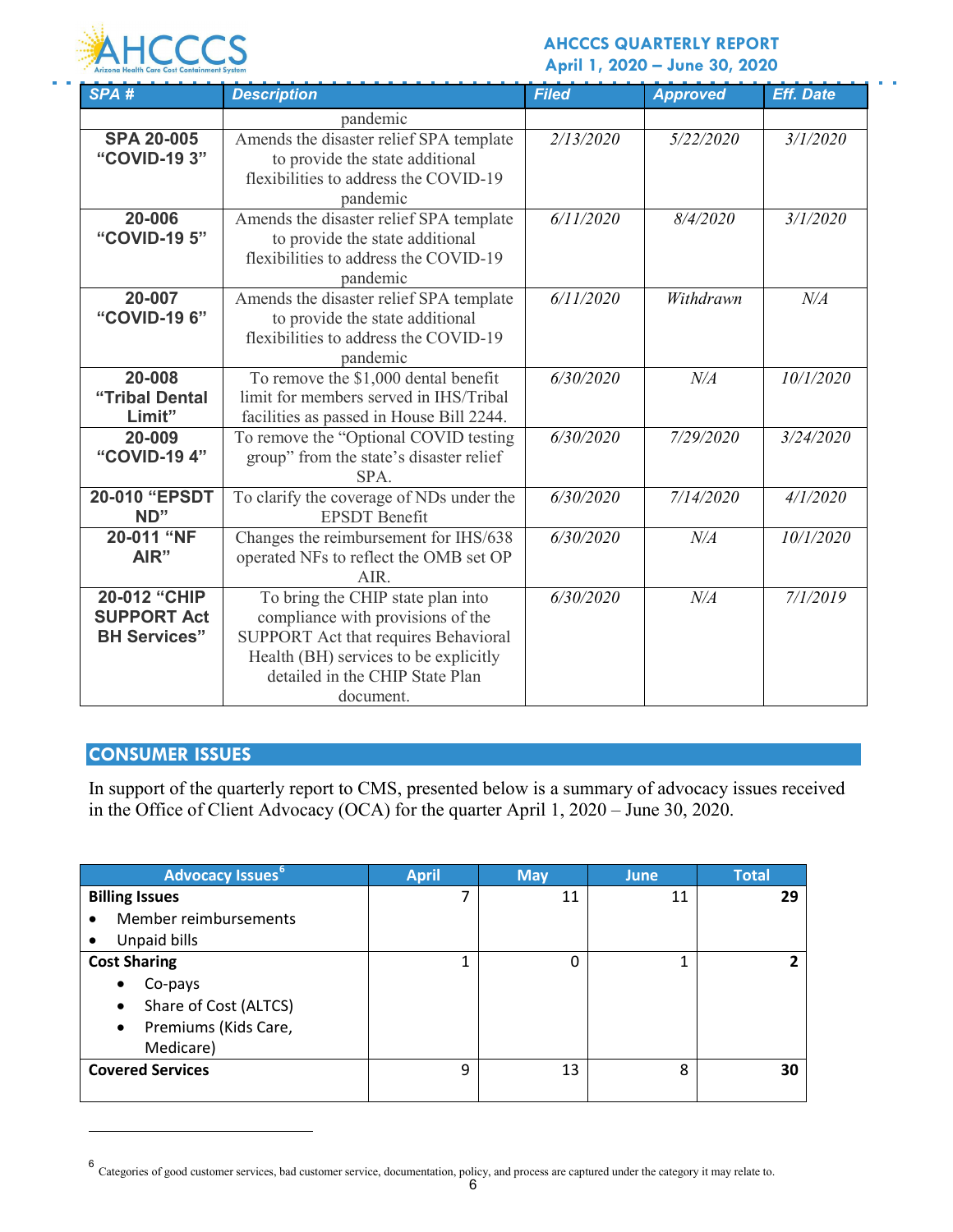

# **AHCCCS QUARTERLY REPORT**

a series and

**April 1, 2020 – June 30, 2020**

| <b>ALTCS</b>                                 | 8            | 12  | 11       | 31           |
|----------------------------------------------|--------------|-----|----------|--------------|
| Resources                                    |              |     |          |              |
| Income                                       |              |     |          |              |
| Medical                                      |              |     |          |              |
| <b>DES</b>                                   | 15           | 14  | 12       | 41           |
| Income                                       |              |     |          |              |
| Incorrect determination                      |              |     |          |              |
| Improper referrals                           |              |     |          |              |
| <b>KidsCare</b>                              | $\mathbf{1}$ | 0   | $\Omega$ | $\mathbf{1}$ |
| Income                                       |              |     |          |              |
| Incorrect determination                      |              |     |          |              |
| <b>SSI/Medical Assistance Only</b>           | 27           | 23  | 14       | 64           |
| Income                                       |              |     |          |              |
| Not categorically linked                     |              |     |          |              |
| <b>Information</b>                           | 34           | 49  | 29       | 112          |
| Status of application                        |              |     |          |              |
| <b>Eligibility Criteria</b>                  |              |     |          |              |
| <b>Community Resources</b>                   |              |     |          |              |
| Notification (Did not receive or             |              |     |          |              |
| didn't understand)                           |              |     |          |              |
| <b>Medicare</b>                              | 4            | 3   | 5        | 12           |
| <b>Medicare Coverage</b>                     |              |     |          |              |
| <b>Medicare Savings Program</b>              |              |     |          |              |
| <b>Medicare Part D</b>                       |              |     |          |              |
| <b>Prescriptions</b>                         | 8            | 5   | 11       | 24           |
| Prescription coverage                        |              |     |          |              |
| Prescription denial                          |              |     |          |              |
| <b>Fraud-Referred to Office of Inspector</b> | 0            | 0   | $\Omega$ | 0            |
| General (OIG)                                |              |     |          |              |
| <b>Quality of Care-Referred to Division</b>  | 11           | 12  | 15       | 38           |
| of Health Care Management (DHCM)             |              |     |          |              |
| <b>Total</b>                                 | 125          | 142 | 117      | 384          |

| <b>Issue Originator</b>     | <b>April</b> | <b>May</b> | June | Total |
|-----------------------------|--------------|------------|------|-------|
| <b>Applicant, Member or</b> | 109          | 126        | 103  | 338   |
| Representative              |              |            |      |       |
| <b>CMS</b>                  | 4            |            |      | 6     |
| <b>Governor's Office</b>    |              |            |      | 14    |
| Ombudsmen/Advocates/Other   | 6            |            |      | 10    |
| <b>Agencies</b>             |              |            |      |       |
| <b>Senate &amp; House</b>   | 4            |            |      | 16    |
| <b>Total</b>                | 125          | 142        | 117  | 384   |

 $\overline{a}$ 

<span id="page-6-0"></span> $<sup>7</sup>$  This data was compiled from the OCA logs from the OCA Client Advocate and the Member Liaison.</sup>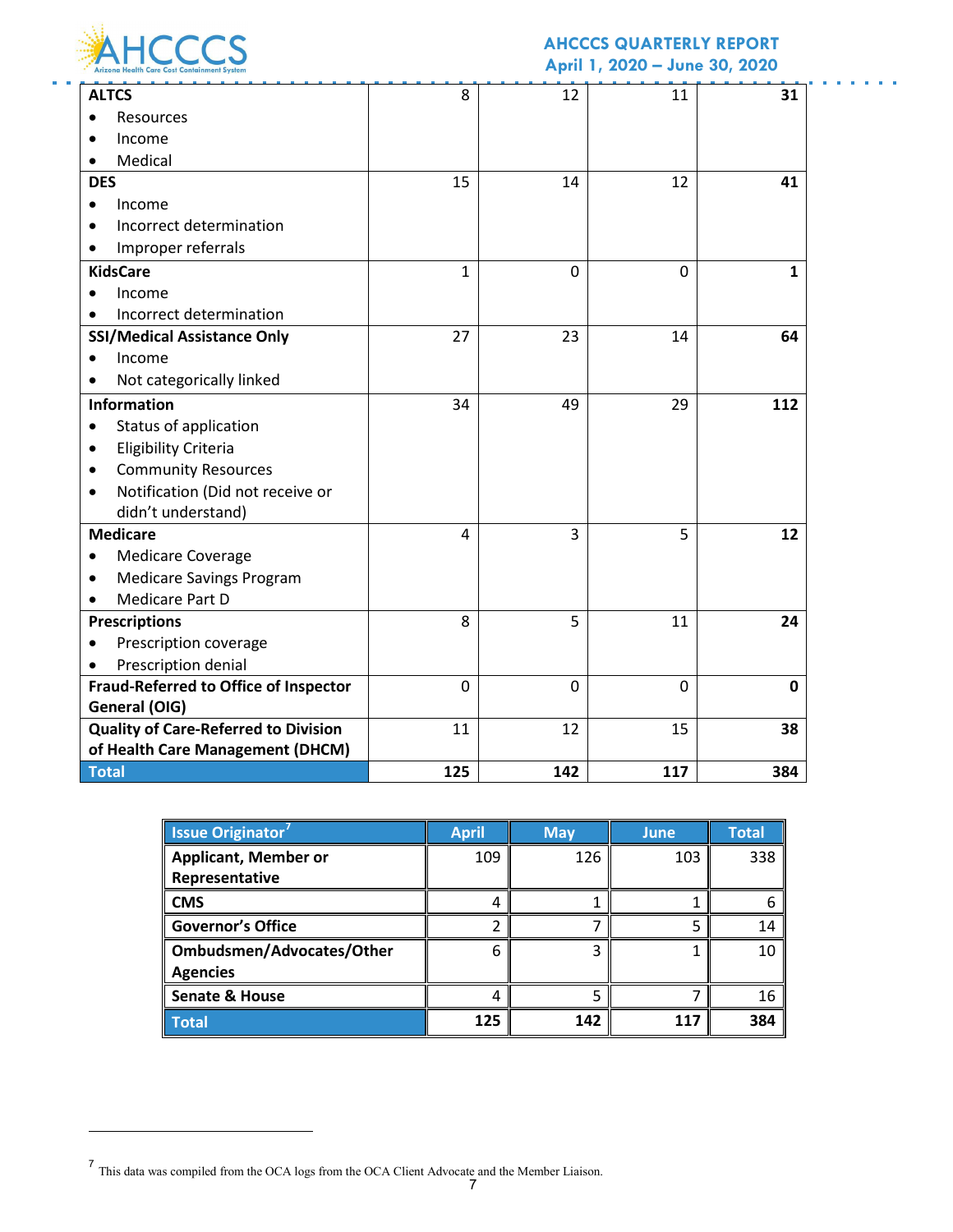

# **OPT-OUT FOR CAUSE**

Attached is a summary of the opt-out requests filed by individuals determined to be seriously mentally ill (SMI) in Maricopa County and Greater Arizona, broken down by months, MCOs, counties, reasons for opt-out requests, opt-out outcome, and post-appeal opt-out outcomes.

## **QUALITY ASSURANCE/MONITORING ACTIVITY**

Attached is a description of AHCCCS' Quality Assurance/Monitoring Activities during the quarter. The attachment also includes updates on implementation of the AHCCCS Quality Assessment and Performance Improvement Strategy, in accordance with Balanced Budget Act (BBA) requirements.

## **ENCLOSURES/ATTACHMENTS**

Attachment 1: SMI Opt-Out for Cause Report

Attachment 2: Quality Assurance/Monitoring Activities

Attachment 3: Arizona Medicaid Administrative Claiming Random Moment Time Study Report

# **STATE CONTACT(S)**

Mohamed Arif Federal Relations Administrator AHCCCS Division of Community Advocacy and Intergovernmental Relations 801 E. Jefferson St., MD- 4200 Phoenix, AZ 85034 Mohamed.Arif@azahcccs.gov

Shreya Prakash Waiver Manager AHCCCS Division of Community Advocacy and Intergovernmental Relations 801 E. Jefferson St., MD- 4200 Phoenix, AZ 85034 Shreya.Prakash@azahcccs.gov

#### **DATE SUBMITTED TO CMS**

August 28, 2020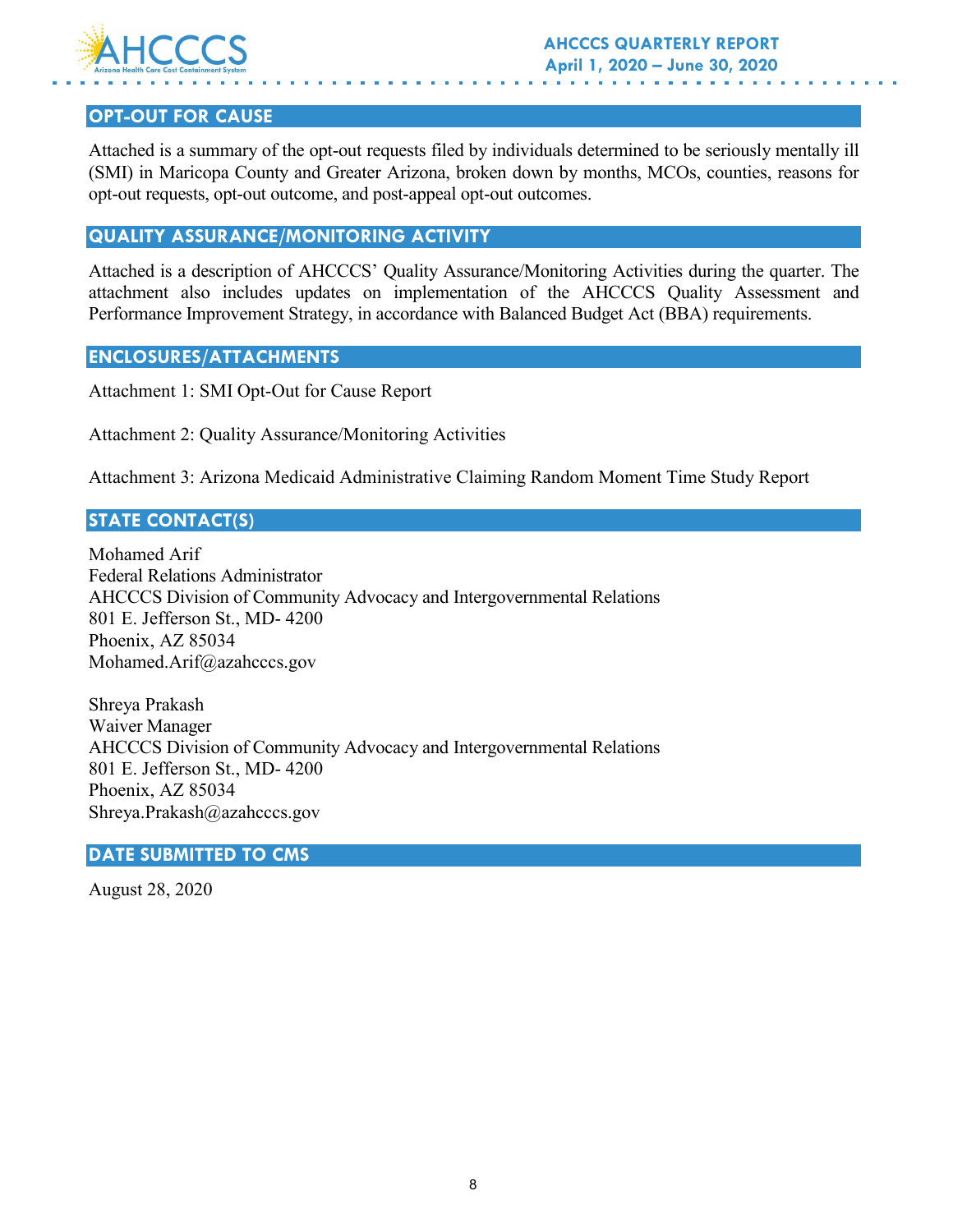

# **ATTACHMENT 1**

**Opt Out for QTR 3 (April 1, 2020 – June 30, 2020)** Charts generated by AHCCCS Office of Data Analytics (AODA)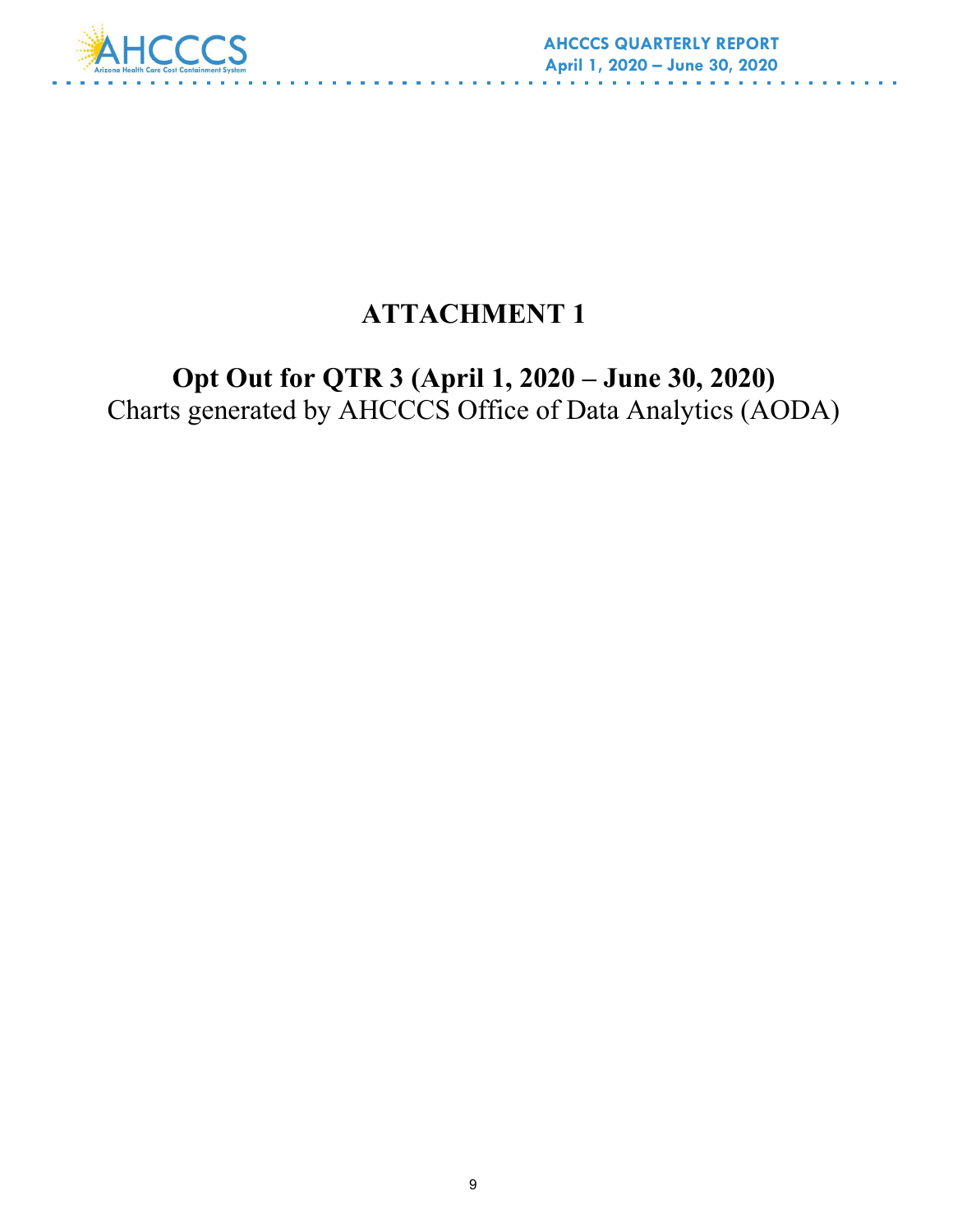

# • **There were no opt out requests submitted for April, May or June 2020**

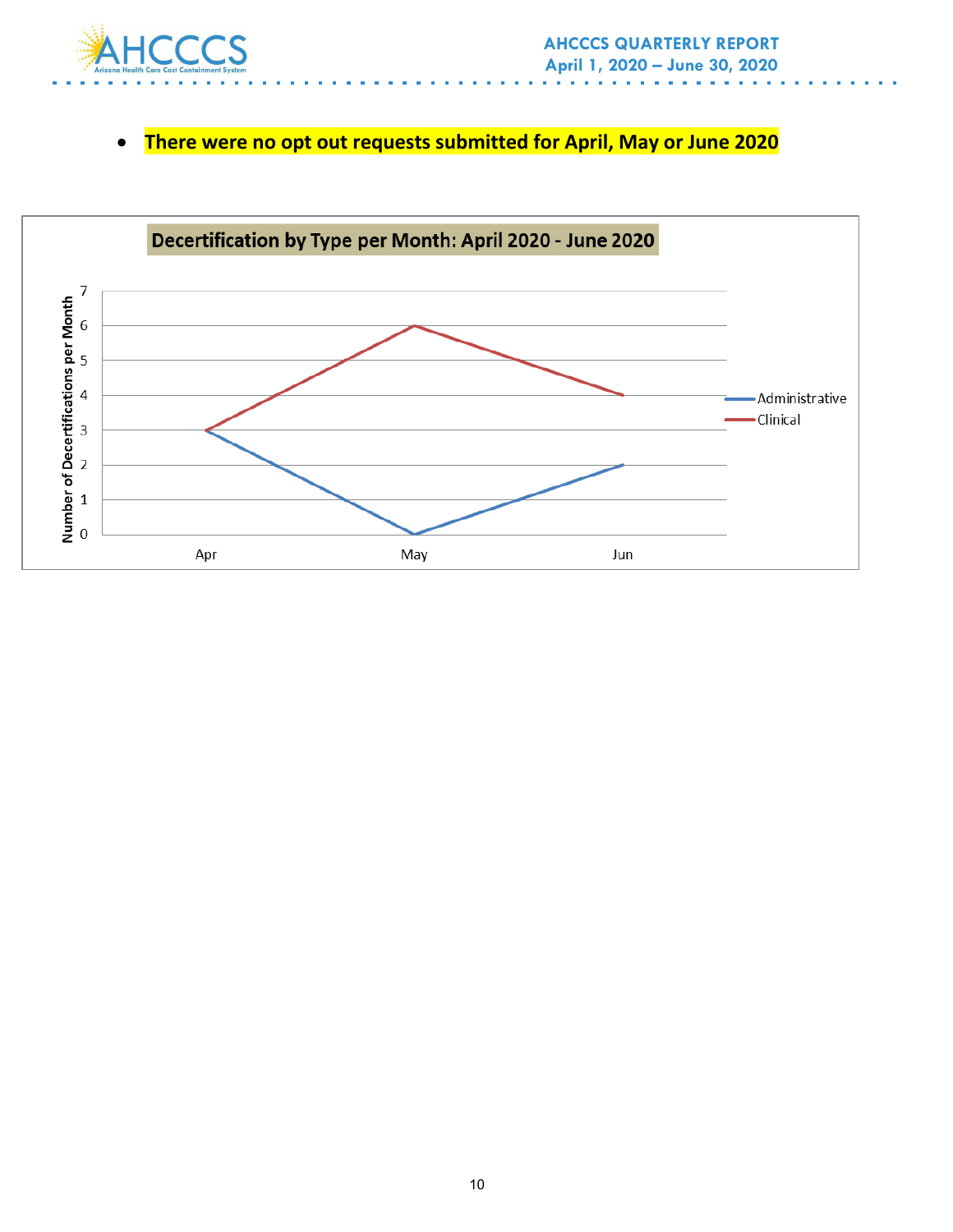

# ATTACHMENT 2

# **Quality Assurance/Monitoring Activity**

# **Demonstration/Quarter Reporting Period**

Federal Fiscal Quarter 3/2020 (April 1, 2020 – June 30, 2020)

Prepared by the Division of Health Care Management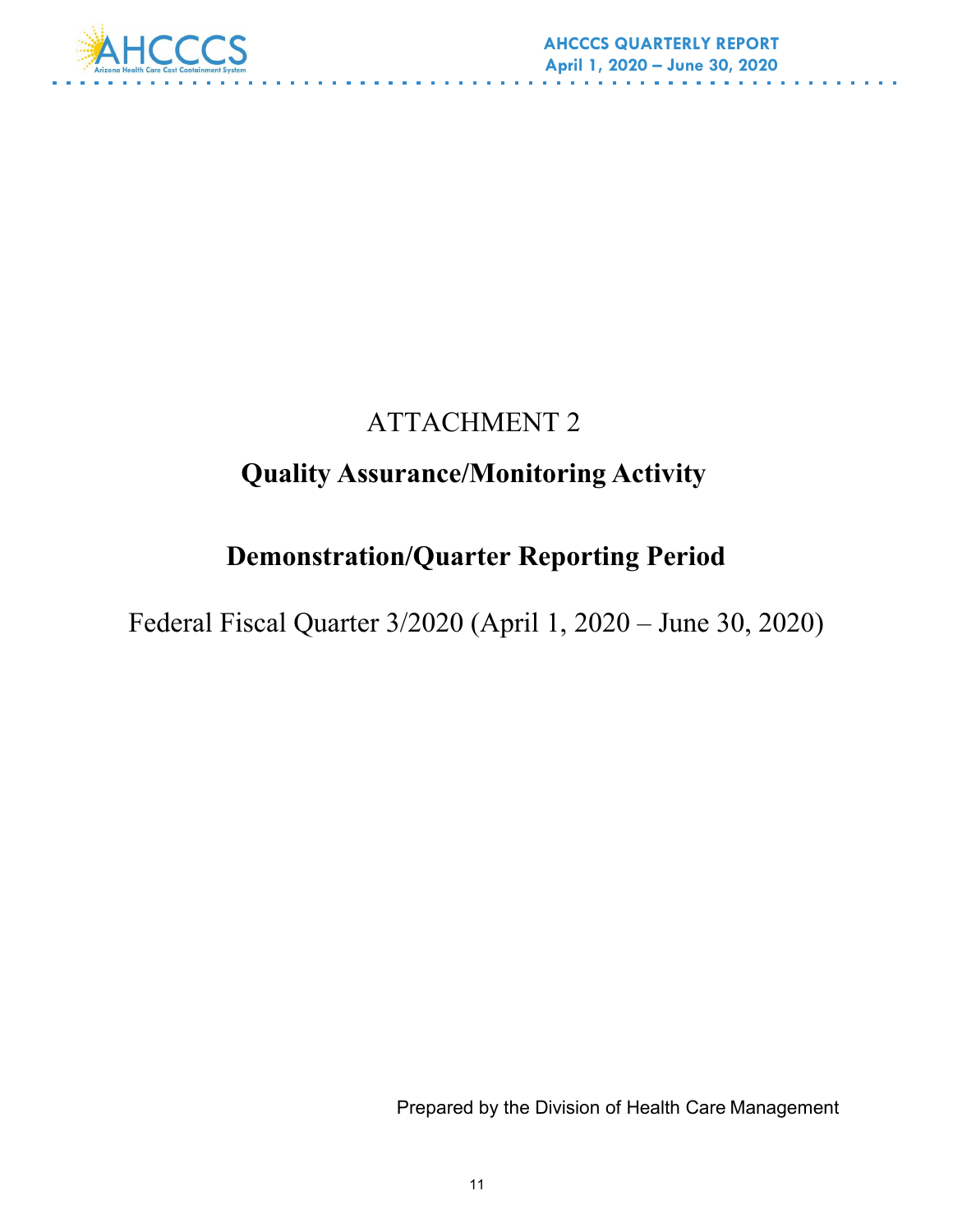

# **Introduction**

This report describes AHCCCS' quality assurance and monitoring activities that occurred during the third quarter of Federal Fiscal Year 2020, as required in STC 52 of the State's Section 1115 Waiver. This report also includes updates related to AHCCCS' Quality Assessment and Performance Improvement Strategy, in accordance with the Managed Care Act requirements. This report will highlight AHCCCS activities and goals for the statewide care delivery model that occurred predominately between April 1, 2020 and June 30, 2020 along with other activities related to ongoing quality and performance improvement during the quarter.

The reported activities will be those occurring under the oversight of AHCCCS Division of Health Care Management (DHCM), including Quality Management (QM), Performance Improvement (PI), Medical Management (MM), Maternal, Child Health/Early and Periodic Screening, Diagnostic and Treatment (MCH/EPSDT), System of Care, and the Arizona Long Term Care System (ALTCS). Additional activities within other areas of AHCCCS, such as Office of the Director (OOD), Workforce Development, Office of Individual and Family Affairs (OIFA), Division of Grants Management, (DGA) and Information Systems will also be reported, given their impact on quality and performance.

# <span id="page-11-0"></span>**AHCCCS Strengths – Innovation and Community Involvement**

AHCCCS is continually reviewing opportunities to improve the effectiveness and efficiency of Arizona's health care delivery system, as well as the methods utilized to promote optimal health for members. There are teams throughout the Agency that promote innovation and transparency for both internal and external processes. Below is an update on efforts in which numerous AHCCCS teams are involved.

# **Innovative Practices and Delivery System Improvement**

## **Ongoing Integration Strategies:**

Since March, AHCCCS Leadership has continued to address and ameliorate the effects of COVID 19 on our system's ability to continue its integrated efforts. AHCCCS has continued to act as a conduit between the Governor's Office, the Arizona Department of Health Services, the MCOs, and their providers to ensure that they, Community Stakeholders, and AHCCCS members have had the most up-to-date information possible regarding service delivery guidelines and changes.

The FAQ section, which was immediately added to the AHCCCS website at the outset of the COVID emergency, continues to be updated regularly. The FAQs were updated throughout the April through June quarter with the last update of the quarter posted on June 17, 2020. Content during that time period includes:

## • **General COVID-19 Questions:**

o Updated 4/2/2020 to confirm that AHCCCS has suspended premium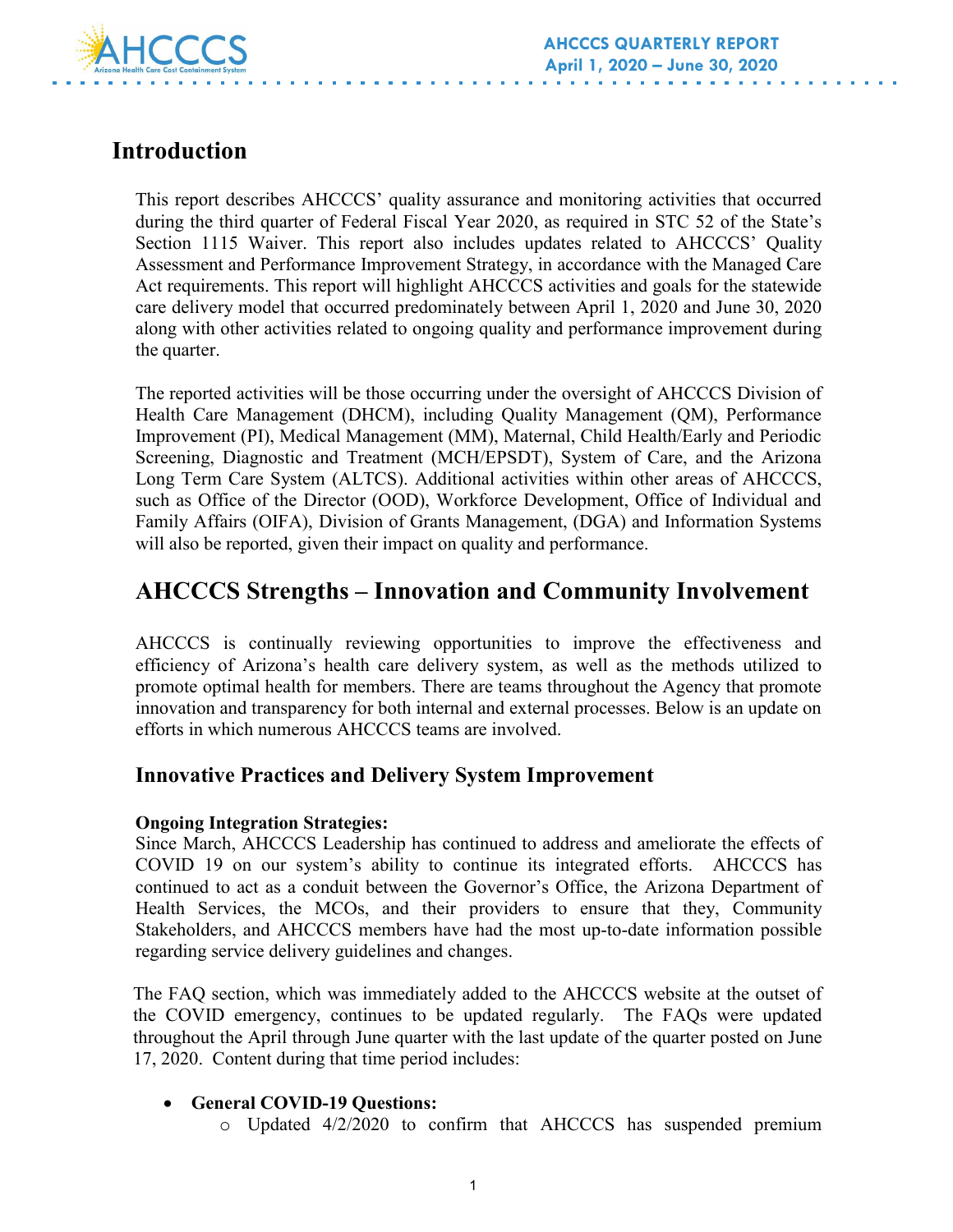

payments for KidsCare and Freedom to Work and copayments for Transitional Medical Assistance,

- o Updated as of 4/24/2020 to provide the most recent guidelines made available from Centers for Disease Control (CDC) and Arizona Department of Health Services (ADHS),
- $\circ$  Updated 5/6/2020 to provide information on newly implemented grants to address the COVID-19 emergency,
- o Updated 5/6/2020 to provide information on antibody testing and the Families First Coronavirus Response Act (FFCRA),
- o Updated 5/8/2020 to clarify that loss of coverage will not occur under FFCRA and continuation of AHCCCS eligibility renewal activities,
- o Updated 6/10/2020 to confirm that the COVID-19 stimulus payment and Unemployment Insurance Federal Pandemic Unemployment Compensation (FPUC) will not affect Medicaid eligibility.

# • **Clinical Delivery:**

- o Updated 5/4/2020 to confirm suspension of Program Integrity/Corporate Compliance audits through the end of the COVID-19 emergency,
- o Updated 6/5/2020 to provide further guidance regarding prior authorization processes, Health Plan requirements and deliverables.

# • **Billing and Claims:**

- o Updated 4/22/2020 for newly defined ICD-10 diagnosis codes,
- o Updated as of 5/7/2020 to accommodate variance in lab tests.

# • **Rates:**

- o Updated 5/5/2020 to provide rate information for COVID-19 testing,
- $\circ$  Updated 6/17/2020 to provide updated information on distribution of the Provider,
- o Updated 4/27/2020 to continue Relief Funds to eligible Medicaid and CHIPD providers,
- **Uninsured Testing:** 
	- o Updated 5/6/2020 to facilitate COVID testing

Specific examples of AHCCCS COVID-19 activities pertinent to all MCOs:

- AHCCCS continues to hold at least weekly meetings with the MCOs in order to disseminate information and discuss challenges or barriers experienced by the MCOs.
- AHCCCS received federal approval to implement programmatic changes, including the suspension of Pre-Admission Screening and Annual Resident Review (PASRR) Level I and Level II Assessments during the COVID-19 emergency. AHCCCS continues to monitor and make system updates as needed during this emergency.
- AHCCCS has maintained its relaxation of requirements for certain on-site audits, but maintains requirements for several reports, such as notification of Quality of Care Concerns, Incident/Accident/Death reports, and Seclusion and Restraint reports.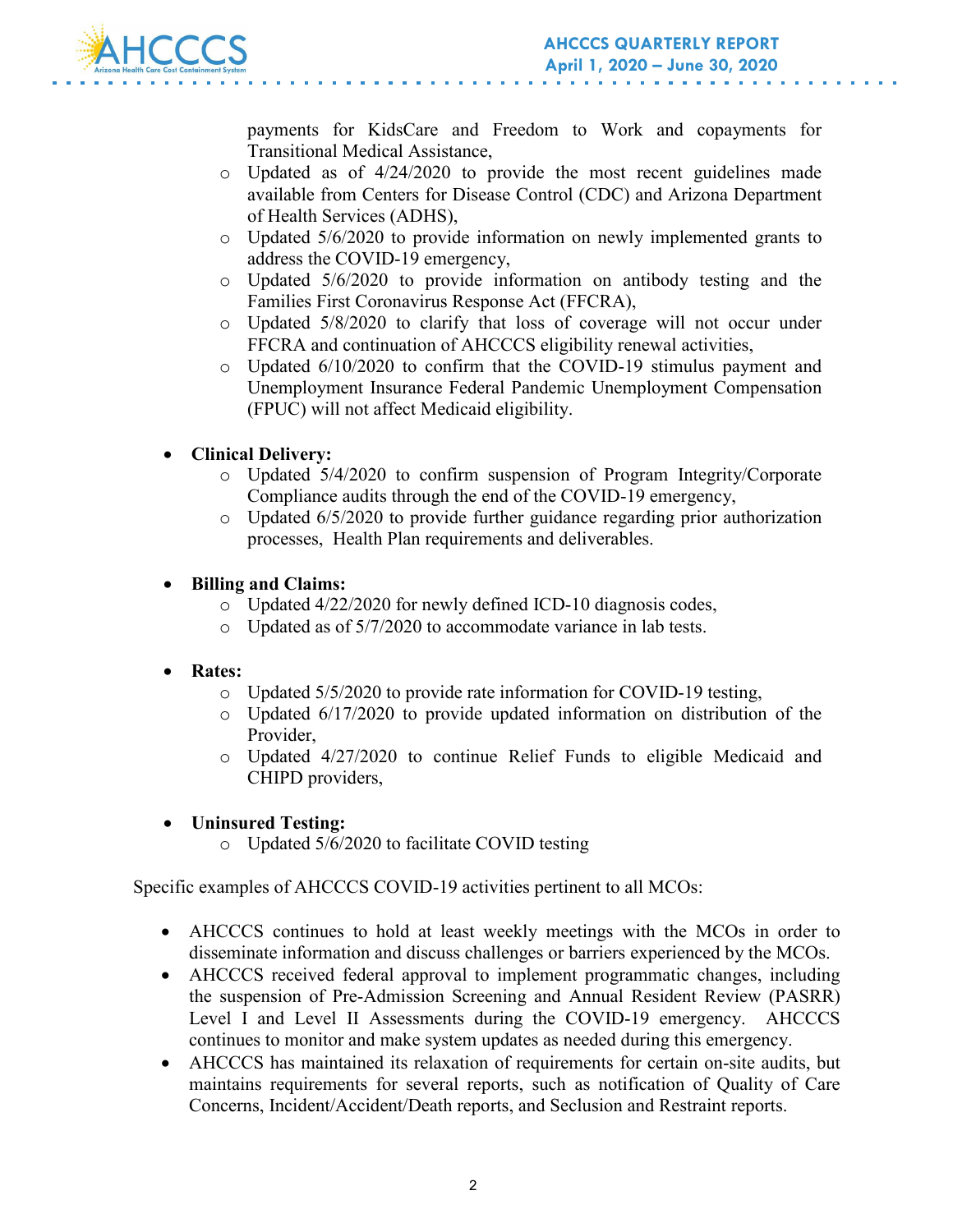

# **AHCCCS Complete Care:**

As of the third quarter of FFY20, the focus with the integrated care contracts has been to continue monitoring for consistency and divergence across all MCOs contracted throughout Arizona. Strategies are ongoing to secure evaluation of network adequacy, contract compliance, service delivery, care coordination, and use of evidence-based models.

Efforts began during the first quarter to formally address MCO adherence to AHCCCS policies via development of revised Operational Review tools that will identify requirements for integrated care. During the third quarter, AHCCCS has maintained its activities to modify existing policies to ensure they incorporate integrated care procedures and methods. Also, during the third quarter, in order to further integrated care concepts, AHCCCS began to identify how System of Care Principles, historically utilized under Arizona's behavioral health system, can be incorporated into AHCCCS Complete Care policies and operations. The System of Care model emphasizes a culturally competent, coordinated team approach to member care with timeliness and accessibility to evidencebased care at its core.

#### **ALTCS/DDD:**

Following implementation of DDD's new subcontracted integrated MCOs on October 1, 2019, AHCCCS has maintained its meetings with DDD to discuss any issues or concerns related to implementation of the new model, with technical assistance provided as necessary. During the third quarter, AHCCCS focused on monitoring DDD contract requirements through deliverables, quarterly meetings and technical assistance on an as-needed basis

Although the Direct Care Worker (DCW) Training Program has been in effect since 2013, due to COVID 19 concerns, AHCCCS has suspended the 90-day training requirement, thus allowing DCWs to provide care while receiving training. During this time AHCCCS encourages the agencies to utilize remote learning opportunities to support the DCWs then evaluate in-person skills following the COVID-19 emergency.

## **ALTCS/EPD:**

AHCCCS has been working on a variety of activities to enhance compliance with CMS requirements and HCBS rules. These activities occurred in conjunction, not only with various Member Councils, but also with 19 American Indian participants (including nine Tribes plus the Navajo nation) and members of the Sonoran University Center of Excellence for Developmental Disabilities (UCEDD). During the third quarter, specific activities have included:

- Completion of training slides and packets for Train-the-Trainer two-day trainings related to Person Centered Planning,
- Revisions to AHCCCS Medical Policy Manual (AMPM) Chapters related to ALTCS/EPD guidelines and processes for Case Management and Person Centered Service Planning (PCSP),
- Completion of a draft Frequently Asked Questions (FAQ) fact sheet for members. Information was developed in collaboration with Contractor's Member Councils and the PCSP Workgroup membership,
- PCSP information has been added to the AHCCCS HCBS webpage.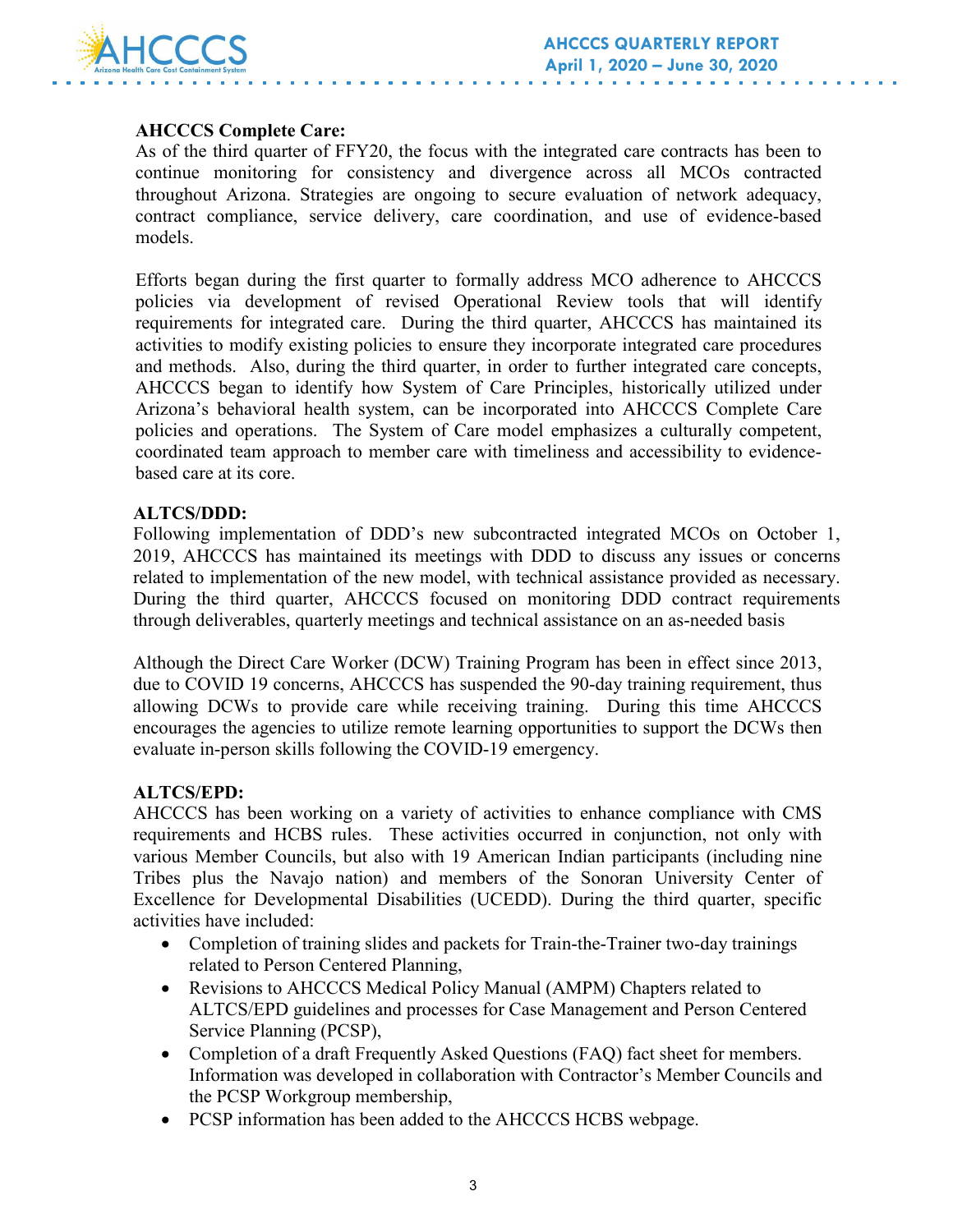

Due to COVID-19, several related activities have been postponed:

- PCSP training scheduled for April; new date has not yet been determined,
- June PCSP Tool implementation postponed until October 1, 2020.

# **Stakeholder Involvement**

The success of AHCCCS remains attributable to concentrated efforts by the Agency to cultivate partnerships with its sister agencies, contracted MCOs, providers, and the community. AHCCCS maintains these ongoing collaborations to address common issues and maintain or improve high quality health care delivery to Medicaid recipients and KidsCare members, including those with special health care needs. Concentrated efforts persist to include stakeholder and member feedback in most facets of Agency operations, including Policy Committee, quarterly Quality Management meetings related to the adult/child systems of care, and separate quarterly meetings for Maternal Child Health/EPSDT and Medical Management requirements.

Ongoing advisory councils and specialty workgroups, such as the Behavioral Health Planning Council and the Office of Individual and Family Affairs (OIFA), remain in operation. These two entities continue to work in tandem to ensure stakeholder involvement and feedback occurs on a regular basis.

# **Behavioral Health Continuum of Care Stakeholder Workgroup:**

AHCCCS began a Behavioral Health Continuum of Care Stakeholder Workgroup in 2019, which culminated in a January 2020 summary report. This report outlined recommendations and concerns addressed during quarterly meetings held in 2019. One of the major ideas from the Stakeholder workgroup identified the need to have distinct subworkgroups that focus on three primary populations: (1) persons living with a Serious Mental Illness (SMI), (2) children, (3) adults with General Mental Health/Substance Use (GMHSU) concerns. Within each sub-workgroup, discussions centered on the unique service delivery needs of these primary populations. Recommendations were tendered and elevated to AHCCCS administration.

As of the third quarter, the Workgroup meetings have begun to identify system needs for the three primary populations mentioned above. A major topic being addressed is the differential service delivery requirements for SMI and GMHSU members. Additionally, the Workgroup is focusing on streamlining assessment and service planning to promote improved member outcomes, advance models of integrated care, and support methodology to better identify achievement of member outcomes.

# **Behavioral Health Planning Council:**

Each state is required to establish and maintain a behavioral health planning council to carry out the statutory functions as described in 42 U.S. Code 300x-3 for adults with Serious Mental Illness, individuals with a Substance Use Disorder (SUD), and children with Severe Emotional Disturbance (SED).

The mission of the Arizona Behavioral Health Planning Council is to advise the State in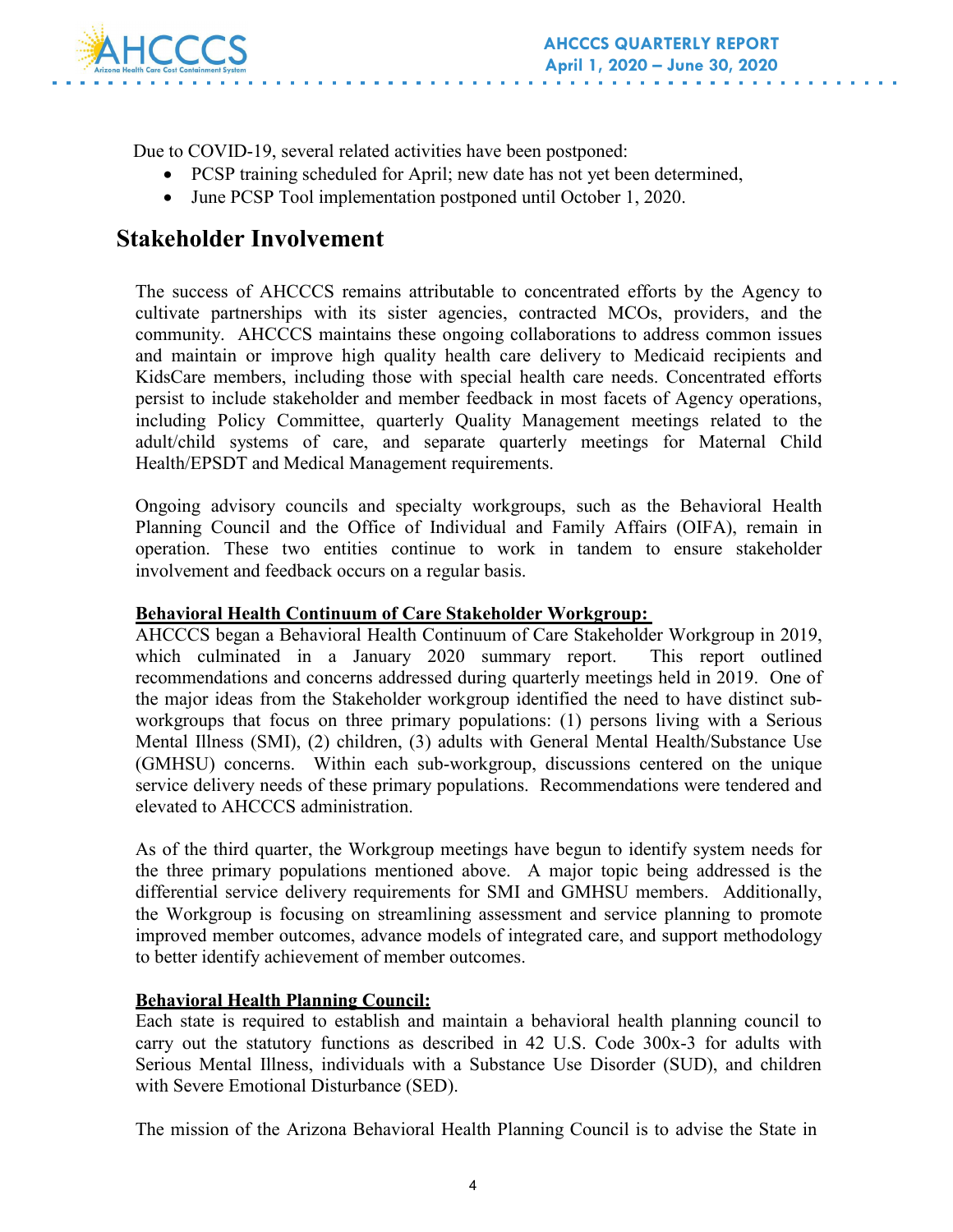

planning and implementing a comprehensive community-based system of behavioral health and mental health services. The majority (51% or more) of a state's planning council should be comprised of members and family members. During the third quarter of FFY20, the Council voted in a new Council Chair and Vice Chair. This Council is mandated to perform the following duties:

- To review plans provided to the Council by the State of Arizona and to submit to the State any recommendations of the Council for modifications to the plans,
- To serve as an advocate for adults with a serious mental illness, children with a severe emotional disturbance, and other individuals with mental illnesses or emotional problems,
- To ensure collaboration among key state agencies and facilitate member input into the State's mental health services and activities,
- To monitor, review and evaluate not less than once each year the allocation and adequacy of mental health services within the State

# **Office of Individual and Family Affairs:**

The OIFA has maintained an ongoing advisory council, inclusive of all stakeholders, since 2010. The OIFA defines community engagement as "*Educating and sharing information through interactions with external stakeholders at meetings, trainings, community events, conferences, committees, workgroups and one-on-one interactions.*" Based on their high performance over the last several months, OIFA has increased their goal to 750 stakeholder contacts per month.

One strategy for engaging the community includes publishing a weekly newsletter, which offers updates on AHCCCS policies and activities to more than 2,000 community stakeholders. Recent newsletters have included information on:

- AHCCCS Competitive Contract Expansion,
- Access to continued education for peer support specialists and family support specialists,
- Making tribal consultation/public comment on AHCCCS Policies accessible to community members, and
- Community resources

Since the beginning of the COVID-19 pandemic, OIFA has been using their weekly newsletter to communicate with stakeholders as a means to both gather and disseminate critical information. The OIFA has lent its newsletter as a platform for community organizations who have conducted a variety of surveys capturing the experiences of the pandemic from both member and provider perspectives. These outside surveys have helped to inform AHCCCS of current trends and needs in the community during this unprecedented time.

The OIFA regularly hosts Community Forums engaging with members and family members statewide, to inform the community **and** gather feedback on the upcoming AHCCCS initiatives. These forums allow for Q&A from stakeholders and provide AHCCCS with opportunities to gather responses on specific questions related to member health and or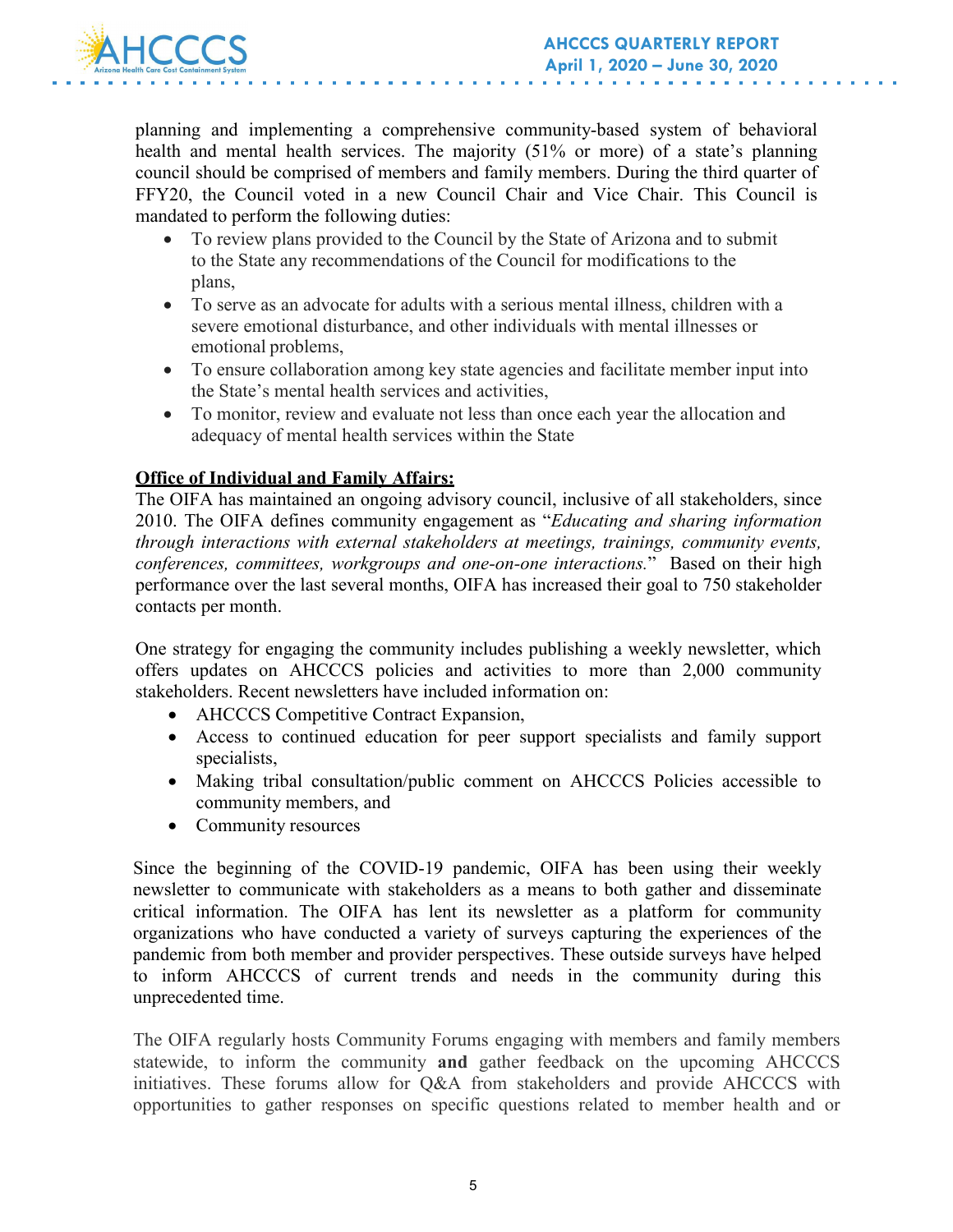

changes in the system of care. Due to the outbreak of COVID-19, the number of forums conducted this quarter was reduced. During this quarter OIFA held:

• Community Forums with a total engagement of 102 members. OIFA's total engagement for the quarter was 2,204 stakeholder contacts. These contacts were made through meetings and collaborative efforts with the community, with the overwhelming majority of these contacts happening over Zoom and other teleconferencing platforms.

#### **OIFA One-Pagers:**

Based on the Office's conversations and feedback from the community, OIFA has created a series of "One-Pagers" available for the general public. These documents are one-page empowerment tools to provide all the necessary information to overcome barriers to care. Each can be easily corrected by providing clarification in a useful medium. To help with this effort, OIFA has created a portal on their webpage for stakeholders to suggest topics for future One-Pagers. Every One-Pager contains the member services contact information for all health plans and AHCCCS' Clinical Resolution Unit on the back of the sheet. OIFA is in the process of translating all of their One-Pagers into Spanish. For a full list of OIFA's One-Pagers visit the OIFA webpage on the AHCCCS website: azahcccs.gov/OIFA.

#### **Arizona Stakeholders and AHCCCS MCH/EPSDT:**

AHCCCS continues to work with other State partners to prepare for the upcoming flu vaccination season by encouraging all providers to re-enroll with the VFC Program. AHCCCS has also shared information on the local campaign administered by the Arizona Chapter of the American Academy of Pediatrics, to encourage in-person well child/EPSDT visits with the Contractors.

The MCH/EPSDT team is able to further efforts toward increasing statewide capacity for screening, referral and access to early intervention services by working with various State agencies, such as those listed within the table below.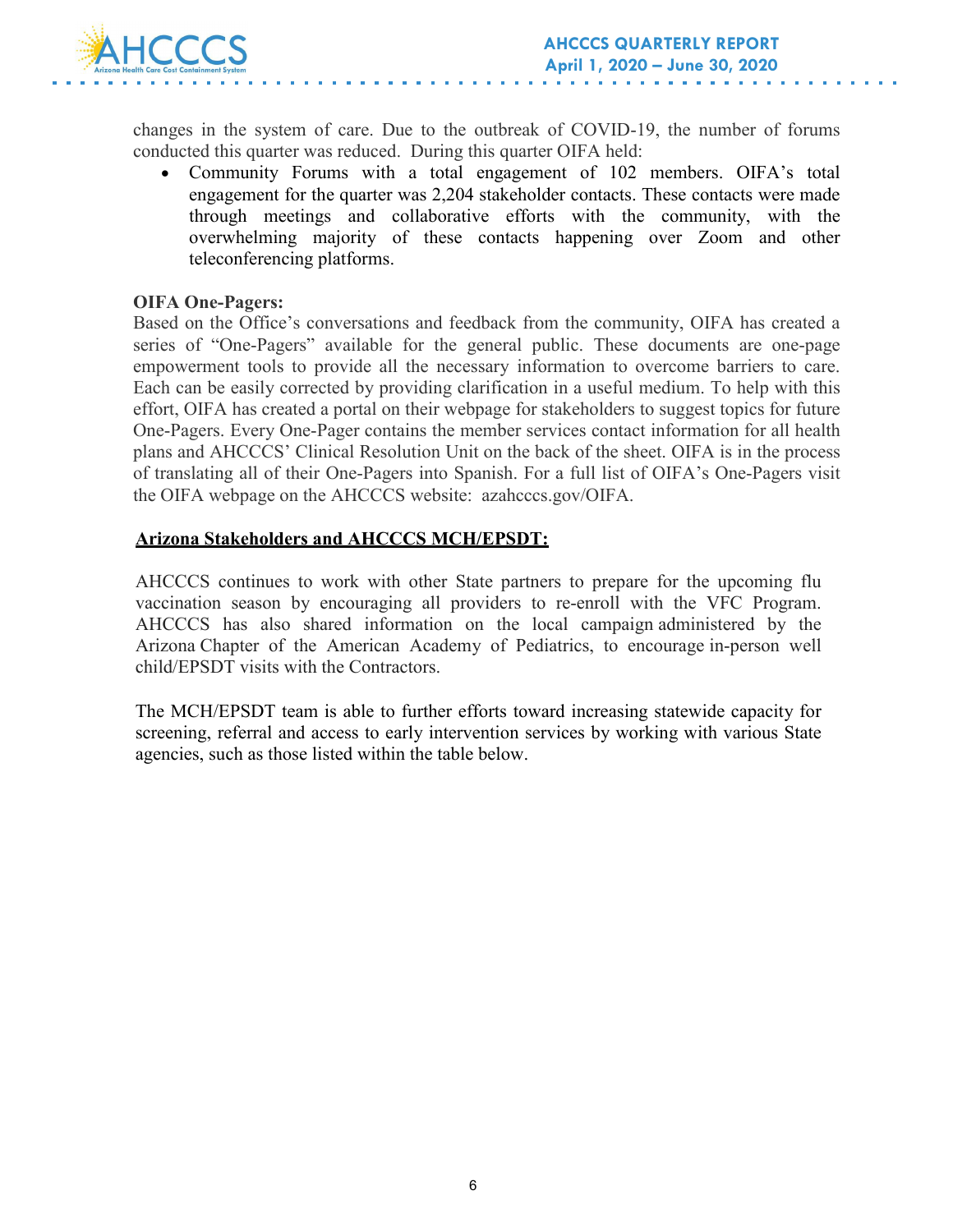

| Arizona Early Intervention Program (AzEIP)                                               |
|------------------------------------------------------------------------------------------|
|                                                                                          |
| Arizona Head Start Association                                                           |
|                                                                                          |
| Arizona Health-E Connection/Health                                                       |
| <b>Information Network of Arizona</b>                                                    |
| Arizona Medical Association                                                              |
| ADHS Cancer Prevention and Control Office<br>Arizona Newborn Screening Advisory          |
| Committee                                                                                |
| Arizona Perinatal Trust                                                                  |
|                                                                                          |
| Arizona Strong Families                                                                  |
| <b>Attorney General's Health Care Committee</b>                                          |
|                                                                                          |
| <b>First Things First</b>                                                                |
|                                                                                          |
| <b>Healthy Mothers/Healthy Babies</b>                                                    |
| <b>Injury Prevention Advisory Council</b>                                                |
|                                                                                          |
| National Alliance on Mental Illness (NAMI)<br>Arizona Chapter of the American Academy of |
|                                                                                          |
| Task Force on Prevention of Prenatal                                                     |
| <b>Exposure to Alcohol and other Drugs</b>                                               |
|                                                                                          |
| The Arizona Partnership for Immunization                                                 |
|                                                                                          |

A continuing example of MCH interagency involvement has included staff participation with the Task Force on Prevention of Prenatal Exposure to Alcohol and Other Drugs. AHCCCS involvement has demonstrated its commitment to addressing substance use in pregnant women, neonatal effects of substance use and importance of early intervention to reduce long term effects of substance use.

The table below profiles continuing activities for the Maternal Child Health Department. The table demonstrates continued community involvement with the Governor's Goal Council on Strategic Initiatives. Many of the activities within this table relate to ongoing grant performance for opioid and substance use treatment that is currently under AHCCCS purview.

| <b>INITIATIVE</b>                                                                                           | <b>LEAD AGENCY</b>              | <b>AHCCCS INVOLVEMENT</b>    |
|-------------------------------------------------------------------------------------------------------------|---------------------------------|------------------------------|
| <b>Maternal Mortality Review</b><br>Committee<br>ARS 36-3501 (Component Of Child<br><b>Fatality Review)</b> | <b>ADHS</b>                     | Representation/Participation |
| Maternal Health Task Force                                                                                  | <b>ADHS</b>                     | Representation/Participation |
| Maternal Mortality Breakthrough<br><b>Action Plan</b>                                                       | Governor Health<br>Goal Council | Representation/Participation |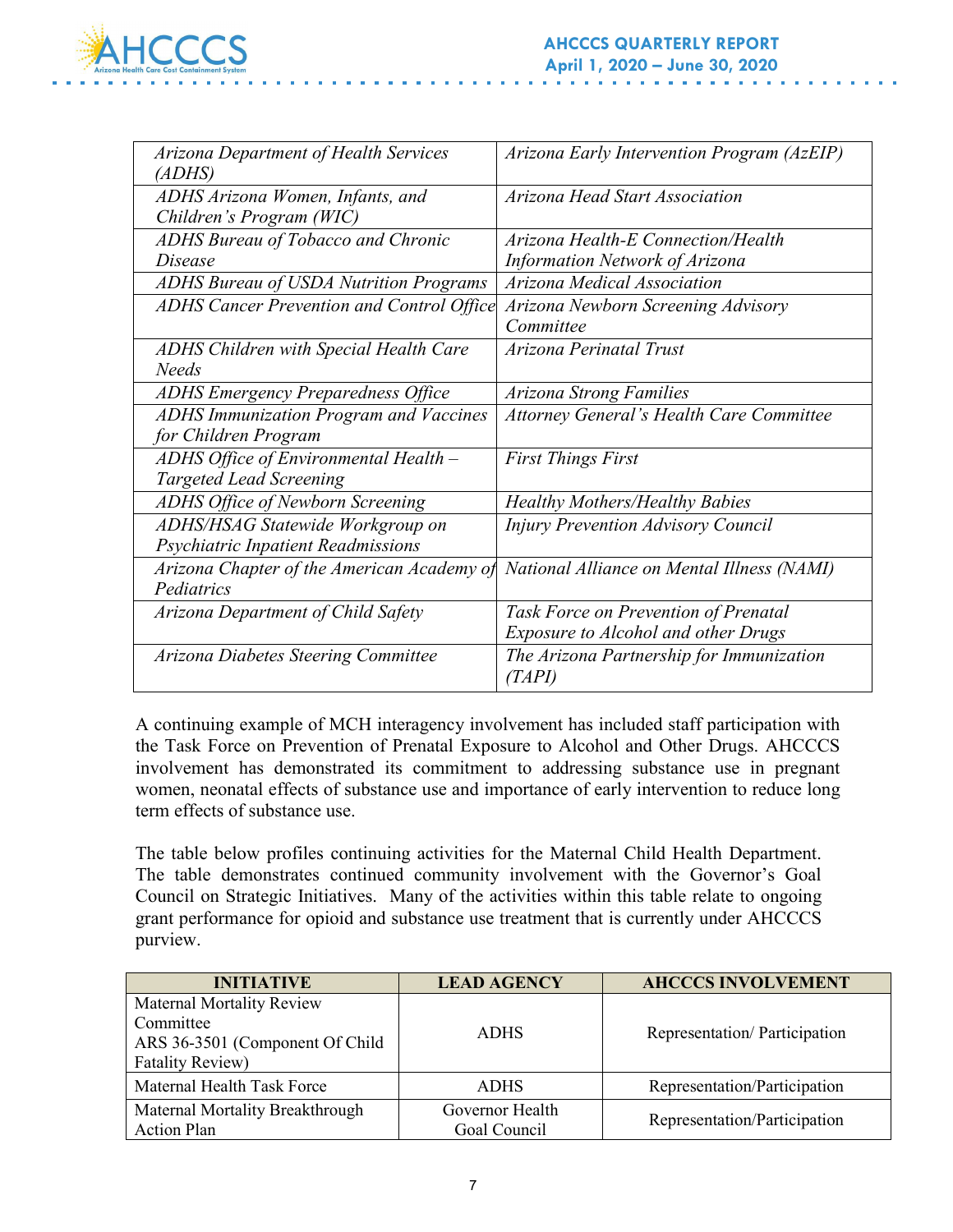

| SB 1040 Advisory Committee On<br>Maternal Fatalities And Morbidity          | Arizona Legislature | Representation/Participation                      |
|-----------------------------------------------------------------------------|---------------------|---------------------------------------------------|
| Maternal Health Innovation Grant<br>(\$2.1M / year over five (5) years)     | <b>HHS</b>          | Letter Of Support<br>Representation/Participation |
| Maternal Mortality Grant<br>$(\$450K/year$ over five $(5)$ years)           | CDC.                | Letter Of Support<br>Representation/Participation |
| Task Force On Preventing Prenatal<br>Exposure To Alcohol And Other<br>Drugs | <b>ADHS</b>         | Representation/Participation                      |
| <b>SUD Block Grant</b>                                                      | AHCCCS              | Lead                                              |
| SB 1290                                                                     | AHCCCS              | Lead/Chair of Committee                           |

#### **Arizona Stakeholder and ALTCS Case Management Unit:**

The AHCCCS ALTCS Case Management Unit also partners with a large number of community stakeholders:

| Statewide Independent Living Council              | <b>DES/DDD</b> Employment Specialists             |
|---------------------------------------------------|---------------------------------------------------|
| Long Term Care Ombudsman                          | Governor's Advisory Council on Aging              |
| Regional Center for Border Health                 | AARP                                              |
| $\overline{ARC}$ of Arizona                       | <b>Easter Seals Blake Foundation</b>              |
| Rehabilitation Services Administration            | Arizona Health Care Association                   |
| Raising Special Kids                              | Governor's Office on Aging                        |
| UCP of Southern Arizona                           | Sonoran University Center on Excellence in        |
|                                                   | Developmental Disabilities                        |
| Arizona Association for Providers for People with | Arizona Autism Coalition                          |
| <b>Disabilities</b>                               |                                                   |
| Aging and Disability Resource Center              | Office of Children with Special Health Care Needs |

Relative to the above table of stakeholders, ALTCS/EPD staff continue to interface with the Arizona Health Care Association and Arizona Department of Health Services to clarify licensure standards for nursing facilities that serve individuals with behavioral health needs. The focus is to ensure that nursing facilities and AHCCCS ALTCS/EPD MCOs have consensus regarding licensure and service delivery requirements. The focus of the discussions involves clarification of definitions related to behavioral health service delivery that can be provided in nursing home settings.

# **Identifying Priority Areas for Improvement**

AHCCCS has established an objective, systematic process for identifying priority areas for improvement. This process involves a review of data from both internal and external sources. Two considerations drive decisions for identification of priority areas: (1) the focused initiative has elements that are actionable; (2) there is potential for enhanced quality improvement, member satisfaction and system efficiencies. MCO input is also sought as part of the identification process when prioritizing areas for improvement.The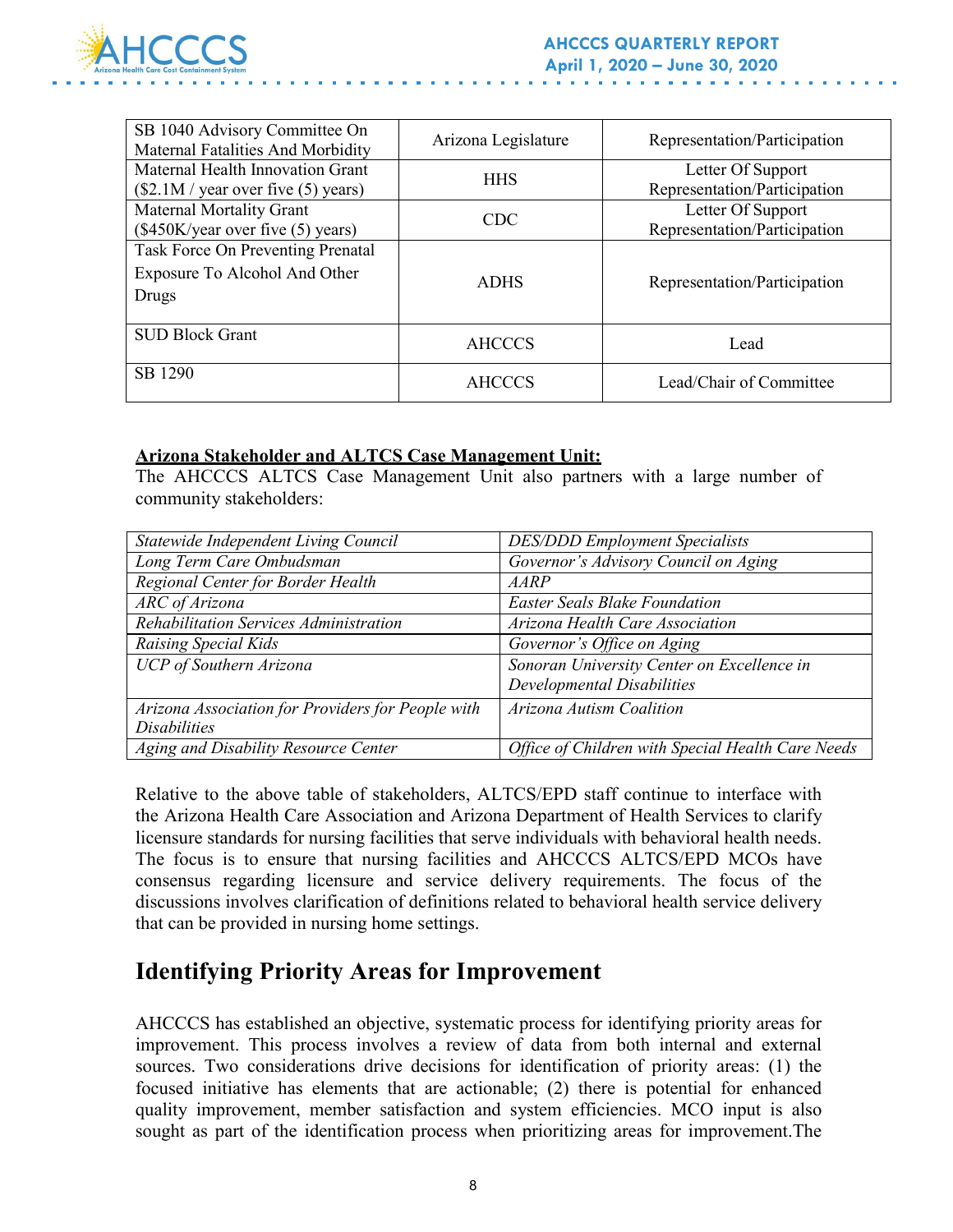

process persists in taking into account such factors as: (1) the prevalence of a particular condition and the population affected, (2) the resources required by both AHCCCS and its MCOs to conduct studies and shape improvement, (3) whether focus areas are currently priorities of CMS or State leadership and/or can be combined with existing initiatives, and (4) the feasibility of CMS priorities to be combined with current initiatives.

# **Ongoing Initiatives:**

# **Collaboration with the Department of Child Safety:**

AHCCCS is sustaining its efforts to improve physical and behavioral health care for children in the foster care system that are served under Comprehensive Medical and Dental Program (CMDP), Arizona's Medicaid plan for children in Arizona's Foster Care system. During the third quarter, AHCCCS expanded efforts to finalize the contract to fully integrate behavioral health and physical health services under a single contract. The intended implementation date is April, 2021.

AHCCCS continues to engage and administer oversight to the RBHAs that provide behavioral health services to these children via the activities listed below:

- Ongoing oversight to ensure regular collaboration with the Arizona Department of Child Safety (DCS), CMDP, and the RBHAs,
- Development and eventual publication of AMPM 320-W, the policy to outline requirements for Children's Therapeutic Foster Care (previously known as Home Care Training to Home Care Client or "HCTC"). The intent of the policy is to standardize and strengthen training, supervision, and prior authorization procedures across the State,
- Reduction of DCS shelter placements for foster children (e.g. number of days in shelter, number of different shelter placements),
- Reduction of placement disruptions with completion of quarterly reviews for children with high number of placements,
- Strengthening the policy covering the "72 hour Rapid Response" process, which requires that a behavioral health service provider be dispatched within 72 hours to assess a child's immediate behavioral health needs. Referrals are completed to obtain additional services through the behavioral health system,
- Strengthen AHCCCS policies related to timely and appropriate delivery of services to both foster and adoptive children with ACOM 449.

AHCCCS has begun to regularly report outcomes for children in CMDP on its website. These reports summarize the above objectives through quarterly dashboard updates. Specific metrics include, but are not limited to:

- CMDP enrollment (i.e. out-of-home placements) and shelter placement rates
- Enrolled/Served rates
- Utilization of crisis and respite services
- Service timeliness and communication volume (as required in policy)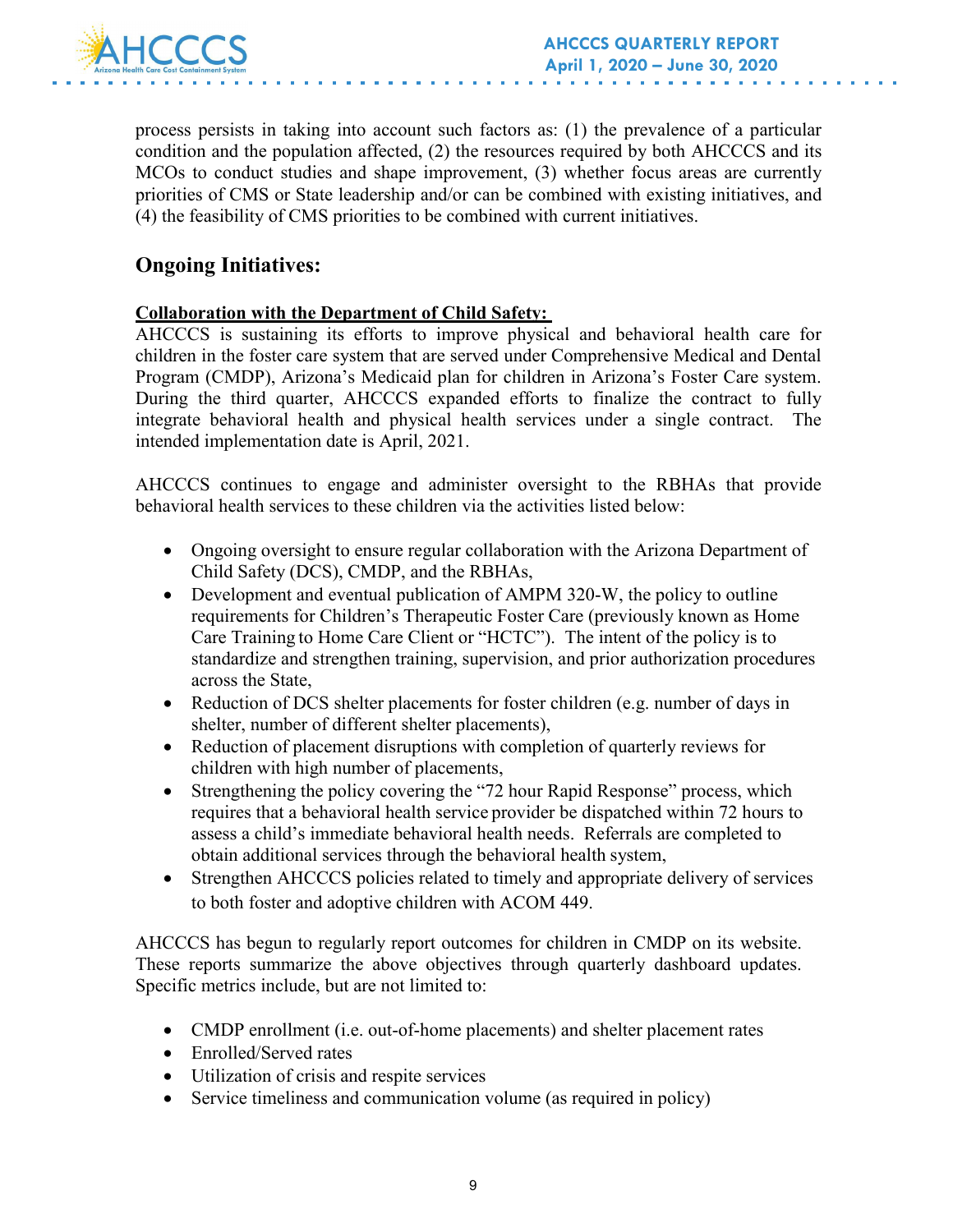

# **Behavioral Health Audit Tool:**

During 2017, AHCCCS began an initiative to develop a consistent, statewide tool and process for monitoring behavioral health service delivery. Initially, contracted RBHA staff were brought together to evaluate relevancy of current requirements. Feedback from these meetings was used to build two draft tools, one for children and one for adults. These tools were further reviewed by the newly contracted ACC plans and ALTCS plans to ensure understanding of the tool requirements and expectations. Ultimately, the tools were finalized such that all providers will be audited by a statewide, standardized set of tools (i.e. one for children, one for adults).

Final implementation of the audit tool process began as of October 1, 2019, with providers being audited using the standardized tools. Results for the first six month cycle were due April 2020. Results from the first cycle were analyzed by each Contractor and submitted to AHCCCS. Each report summarized provider trends related to expectations for statewide behavioral health service delivery and documentation. Results were generally positive across broad categorical requirements for assessment, intake activities, clinical chart documentation and service level requirements. Areas for improvement were noted within the reports and trending will continue as appropriate. Due to COVID-19, AHCCCS has suspended the audit process that would be occurring between the third and fourth quarter of this fiscal year (April through October) due to COVID-19. However, the tool is currently undergoing revision to provide greater focus on integrated care.

#### **Workforce Development (WFD):**

In 2016, AHCCCS began requiring in contract that ACC, ALTCS and RBHA MCOs create a Workforce Development Operation lead by a WFD Administrator. Operational activities focus on monitoring, assessing and planning for current workforce development needs, as well as forecasting and planning for future workforce needs.

In addition, the WFD Operation must also be able to provide technical assistance directly to providers in order to help them with recruitment, selection, training, deployment and retention issues as needed. The overall goal is to assist the provider networks to acquire and retain the most interpersonally, clinically, culturally, and technically capable healthcare workforce. The AHCCCS Office of Healthcare Workforce Development oversees the workforce development efforts of all ACC, RBHA, and ALTCS MCOs and, in 2021 effective with its integration effort, CMDP.

AHCCCS' Workforce Development Policy ACOM 407 was revised and approved by the AHCCCS Policy Committee and will be effective October 1, 2020. Revisions to ACOM 407 were made to accomplish the following objectives:

- Include the new CMDP integrated contractor,
- Strengthen workforce development planning at the network and statewide levels by standardizing the workforce data being collected and reported by the Contractors,
- Implementation of recommendations from Governor Ducey's Taskforce on the Prevention of Abuse and Neglect of Vulnerable Populations. This involved insertion of contract language directing Contractors to hold providers accountable for enactment of practices to safeguard the health and safety of people in their care,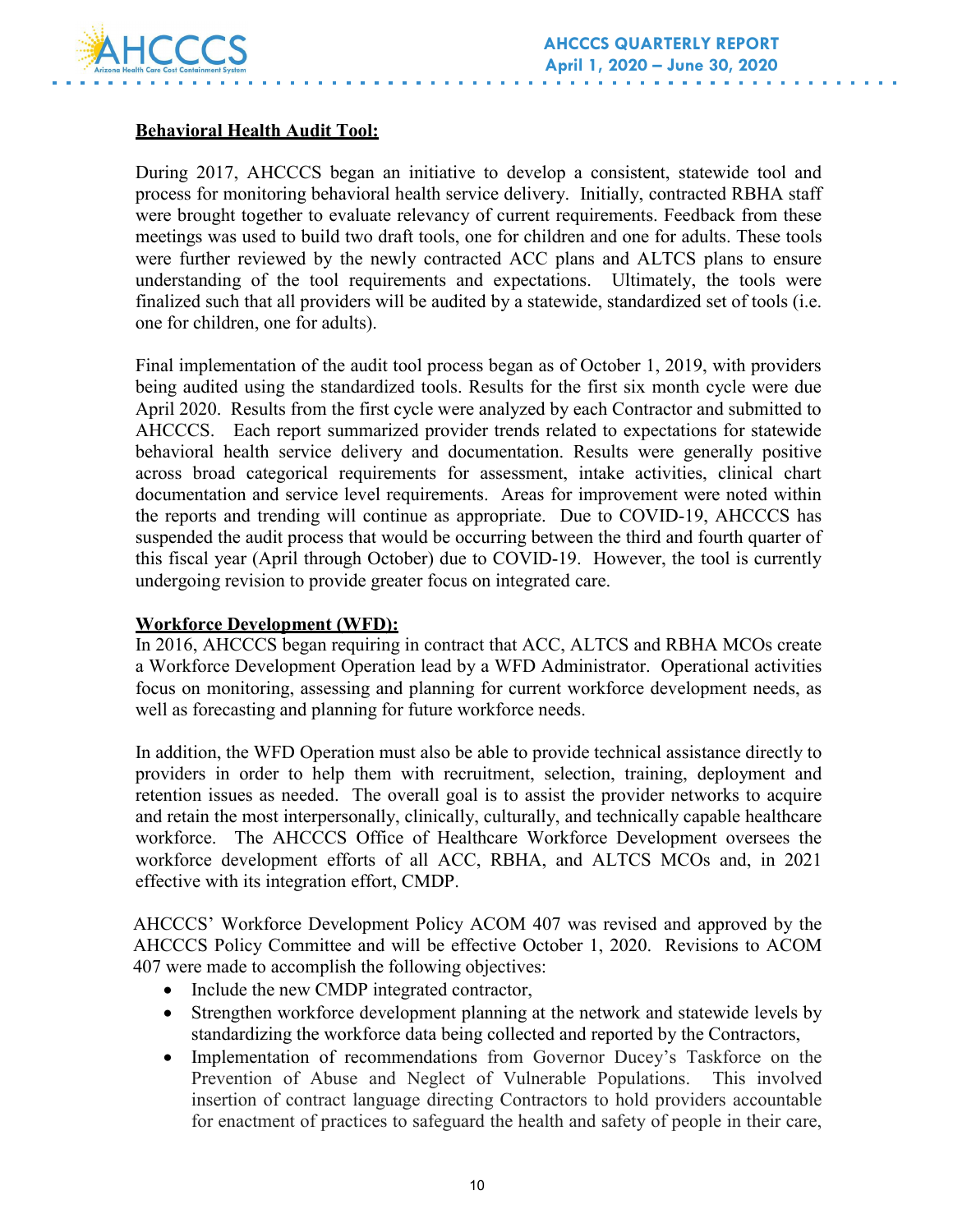

including:

- o Creation of training that includes realistic scenario-based instructions for staff that build staff skills in the recognition and prevention of abuse and neglect,
- o Development of techniques for supervision and support to reduce burnout of residential or in-home staff, paid and non-paid family member caregivers.

Working collaboratively, the ACC/RBHA Health Plan Alliance continued the long term project of transforming Arizona's training system structure. The goal is to change the current training-based requirements to a system of targeted training that is based upon evaluating practitioner competency. The primary activities accomplished during the last quarter were:

- Expansion of the number of standard job and service specific competencies,
- Creation of uniform orientation and basic education and training programs for provider staff,
- Activation of a comprehensive restructuring of the process for evaluating, training and development of the statewide Child and Family Team Process, a key component of Arizona's children's system of care,
- Development of a new statewide system for evaluating, training and supporting staff as they transition to an updated specialized children's behavioral health assessment tool.

The ALTCS EPD and DDD Health Plan Alliance continue to work in partnership with providers and industry leaders to address the impending shortages of direct care/direct support workers.

- The ALTCS Alliance, the NCIA Board, and leaders from the assisted living and inhome care industries are working to implement two new pieces of legislation that increases reciprocity in training and testing between in-home care and assisted living caregivers.
	- o SB1244 gives workers the flexibility to move between in-patient and inhome settings without requiring them to take potentially redundant trainings,
	- o SB1210 allows assistant caregivers and new caregivers an option to acquire the skills and knowledge needed to be a caregiver via either on-the-job training options or a more traditional training route.
- The Alliance continues to expand unique partnerships with secondary education sectors to bring newly graduated students into the long term care workforce as direct care workers, with support of AHCCCS and the ALTCS Workforce Development Advisory Committee and the Workforce Development Alliance of the EPD and DDD ALTCS plans.
- MCOs are jointly contracted with PHI International, which is an organization that offers consulting related to the unlicensed, long term care, direct care workforce. This relationship allows creation of an Arizona specific survey of the unlicensed Direct Service caregiver personnel. The survey is intended to achieve two goals: (1) describe the reasons that caregivers both stay and leave their jobs and (2) assist leaders of long term care service agencies to develop more personalized strategies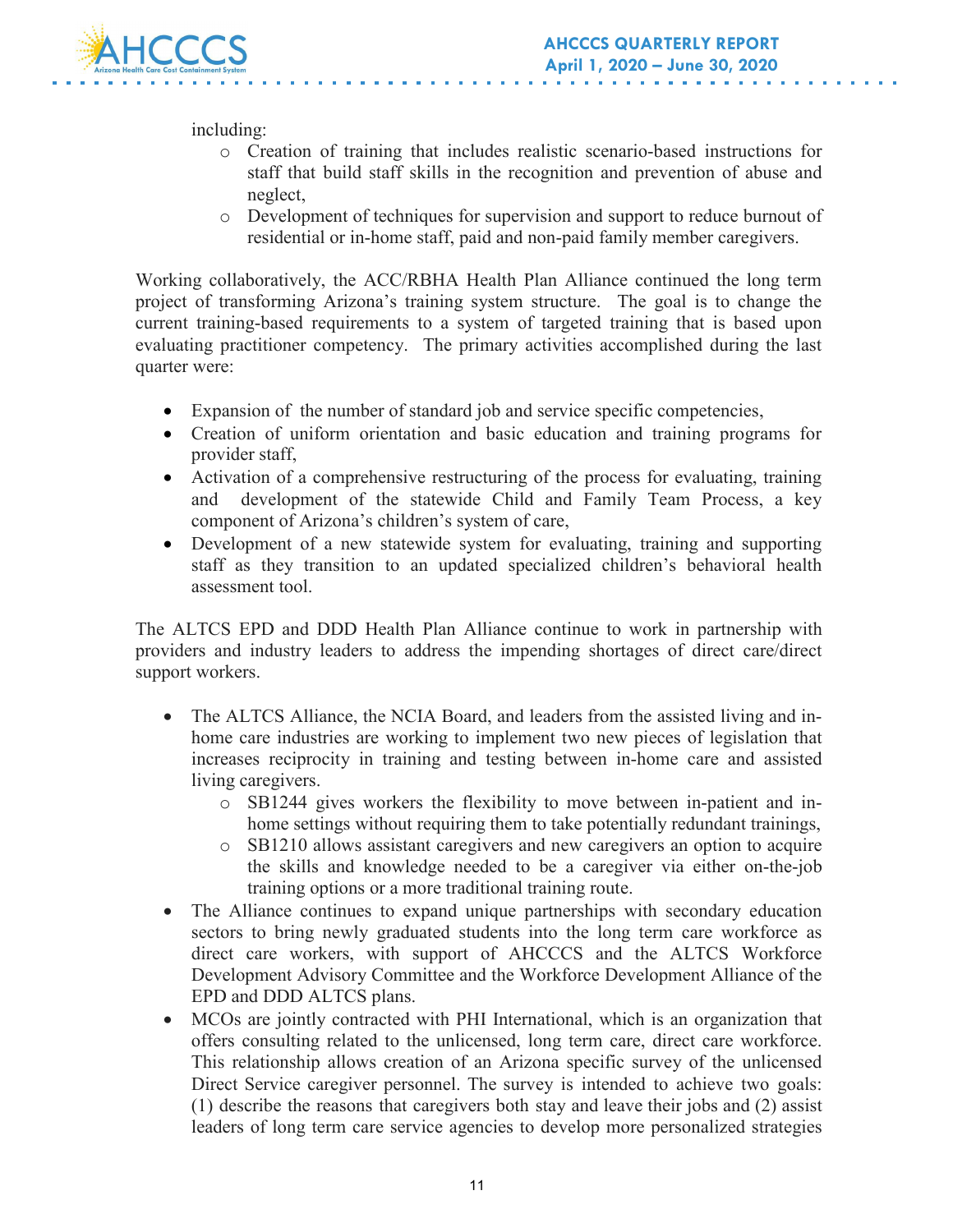

to improve retention.

#### • **Community Initiatives:**

# **Behavioral Health in Schools:**

In the last few years, AHCCCS partnered with the Arizona Department of Education on two innovative projects bringing together the professions of behavioral health and education. The first is the SAMHSA-funded Project AWARE, which began in 2018. The five-year grant aims to increase access to behavioral health providers and suicide prevention resources in public and charter schools. It is estimated some 12,000 Arizonans will receive training during the grant period.

Further, AHCCCS worked with the Department of Education from fiscal years 2018-2020, via an Interagency Service Agreement to fund, with State-only dollars, mental health training to public and charter school staff statewide. In the first year of this funding, more than 350 school staff participated. AHCCCS has also incentivized providers to partner with schools to provide behavioral health services on campus. This has resulted in a 200% increase in these services, with more than 16,000 of Arizona's students receiving services on a school campus in fiscal year 2020.

## **AHCCCS Opioid Initiative:**

The overarching goal of this initiative is to reduce the prevalence of Opioid Use Disorders (OUD) and opioid-related overdose deaths. The initiative approach includes advancing and supporting State, regional, and local level collaborations and service enhancements, plus development and implementation of best practices to comprehensively address the full continuum of care related to opioid misuse, abuse, and dependency. Strategies include:

- Increasing access to Naloxone through community-based education and distribution, as well as a co-prescribing campaign for individuals receiving opioid prescriptions in excess of 90 morphine equivalent daily doses and combinations of opioids and benzodiazepines
- Increasing access to participation and retention in Medication Assisted Treatment
- Increasing access to recovery support services
- Reducing the number of opioid-naïve members unnecessarily started on prescription opioid pain management
- Promoting best practices and improving care process models for chronic pain and high- risk members

AHCCCS continues to revise policies as changes are dictated by current Contract, State regulation, grant requirements and best practices.

The Opioid State Targeted Response (STR) grant and the State Opioid Response (SOR) grant were awarded to AHCCCS in May 2017 and September 2018, respectively. These grants are designed to enhance community-based prevention, treatment, and recovery, including 24/7 access to treatment sites in "hotspot" areas through Arizona. Additional Opioid Treatment Programs (OTPs) have extended hours, thereby increasing the availability of peer supports,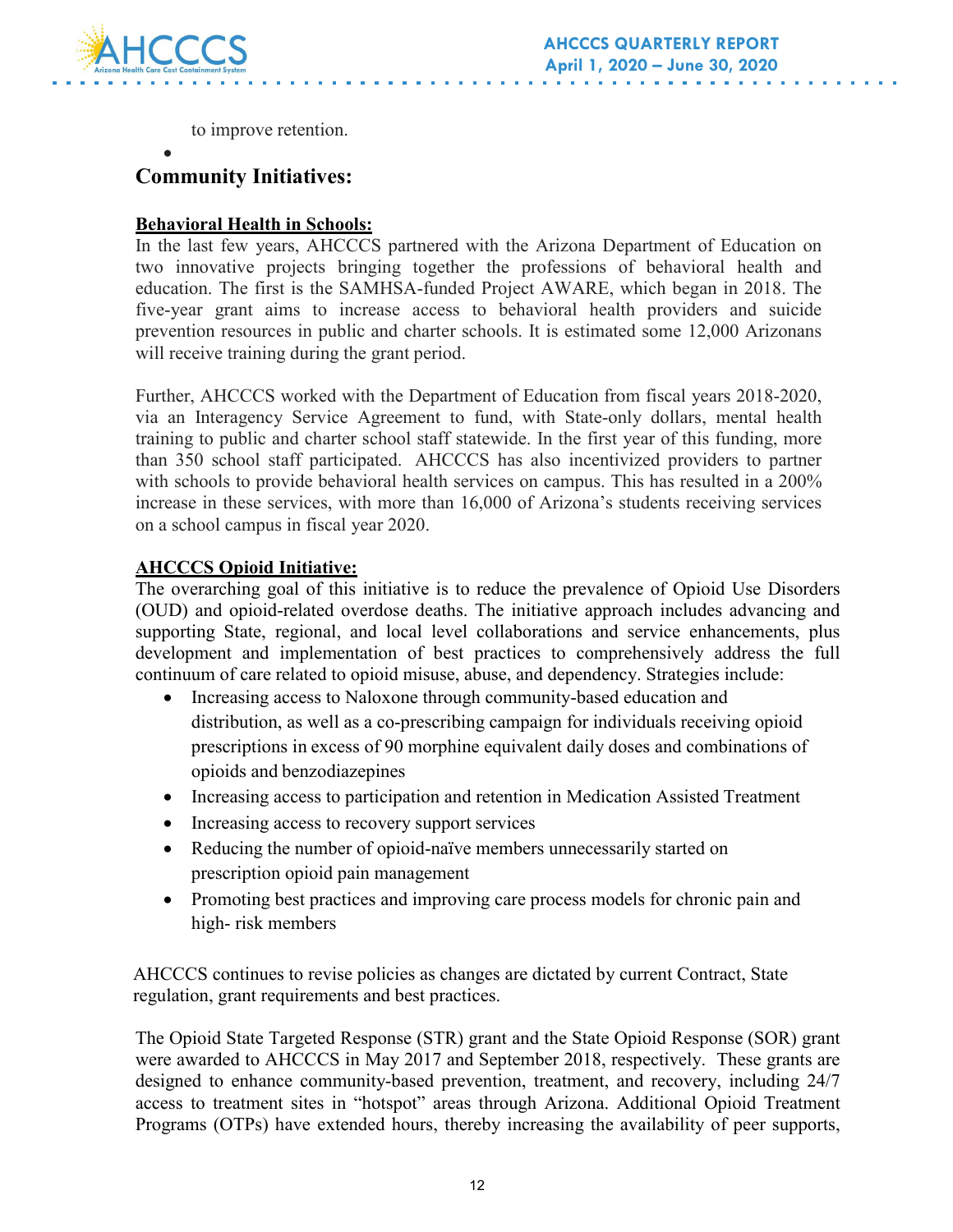

access to additional care coordination efforts among high risk and priority populations, and additional recovery supports for housing and employment. STR ended on April 30, 2020.

- Arizona has opened four 24/7 access points for opioid treatment. The 24/7 access point is an Opioid Treatment Program in a designated "hotspot" that is open around the clock, seven days a week for intakes and warm handoff navigation on a post intake basis. Arizona has also opened three Medication Units and four OTPs in rural Arizona to make medication assisted treatment more accessible within those communities. As of May 31, 2020, (which encompasses the FFY20-Q3 reporting period), 37,787 individuals have been connected to OUD treatment through the STR and SOR grants.
- AHCCCS launched a concentrated effort through the STR and SOR grants to increase peer support utilization for individuals with Opioid Use Disorder. Through the STR and SOR grants, additional peer support navigators have been hired in identified hot spots in Arizona, and efforts to include peer support navigation in the Centers of Excellence, jails, and emergency departments. First responder scenes in the hotspot areas have been increased. As of May 31, 2020, over 32,535 individuals have received peer support and recovery services through the STR and SOR grants.
- Special populations for STR and SOR include justice-involved individuals, pregnant and parenting women, tribal populations, veterans, service members, military families, and individuals with brain and/or spinal cord injuries.

|                                                      | <b>STR</b>                          |                                        | <b>SOR</b>                          |                                     |                                     |                     |
|------------------------------------------------------|-------------------------------------|----------------------------------------|-------------------------------------|-------------------------------------|-------------------------------------|---------------------|
|                                                      | Year 1<br>05/01/2017-<br>04/30/2018 | Year 2<br>$05/01/2018$ -<br>04/30/2019 | Year 3<br>05/01/2019-<br>04/30/2020 | Year 1<br>09/30/2018-<br>09/29/2019 | Year 2<br>09/30/2020-<br>05/31/2020 | Cumulative<br>Total |
| <b>Recovery</b><br><b>Support</b><br><b>Services</b> | 3,379                               | 11,235                                 | 2,816                               | 4,576                               | 10,529                              | 32,535              |
| <b>Treatment</b><br><b>Services</b>                  | 4,362                               | 10,545                                 | 4,277                               | 10,459                              | 8,194                               | 37,787              |
| <b>Unduplicated</b><br>Count                         | 6,143                               | 15,232                                 | 4,578                               | 12,467                              | 11,716                              | 50,136              |

OUD treatment and recovery service delivery numbers for STR and SOR are provided within the table below:

#### **Use of Evidence Based Practice:**

Additional AHCCCS Efforts to Combat the Opioid Epidemic:

#### **Oxford House:**

Each RBHA is contracted with Oxford House, Inc. utilizing SAMHSA Substance Abuse Block Grant (SABG) funds. Oxford House is a worldwide network of over 2,500 sober living houses and Arizona was the forty-seventh (47) state to adopt the Oxford House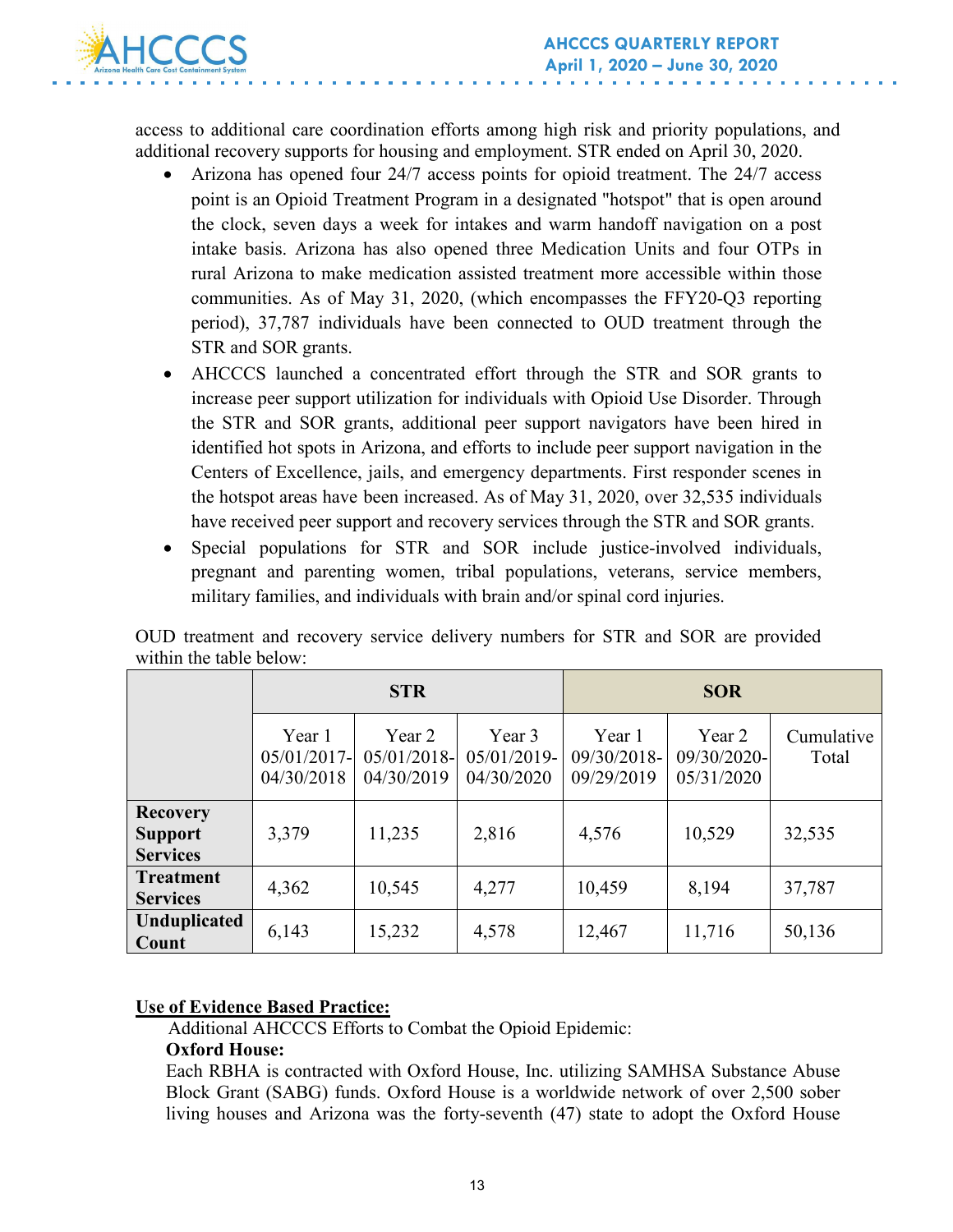

model. The Oxford House model provides support to individuals with a Substance Use Disorder (SUD) diagnosis or a co-occurring disorder (SUD and mental health issues), who would benefit from practicing the Social Model of Recovery – one which allows individuals a residential setting, peer support, and the time they need to bring about behavior change that promotes permanent sobriety and recovery. This is an initial step in assisting individuals with behavioral health needs that also have many needs related to Social Determinants of Health (SDOH). Oxford House Inc. will assist in addressing housing, employment, income, and social connectedness. This resource can be part of a continuum of services addressing SDOH, in addition to the clinical and recovery services currently available within Arizona's RBHA system. Currently, Arizona has a directory of twenty-five (25) houses, within the directory.

#### **Medication Assisted Treatment (MAT):**

Medication-assisted treatment (MAT) is the use of medications in combination with counseling and behavioral therapies for the treatment of substance use disorders. For those with an opioid use disorder (OUD), medication addresses the physical difficulties that individuals get when they stop taking opioids. MAT can help to reestablish normal brain function, reduce substance cravings and prevent relapse. The longer individuals are in treatment, the more they will be able to manage their dependency and move toward recovery. Arizona has sixty four (64) OTPs throughout the State that are certified through SAMHSA.

#### **Harm Reduction:**

Harm reduction models use a variety of strategies to reduce the harmful consequences associated with substance misuse. [Harm reduction](https://www.ncbi.nlm.nih.gov/pmc/articles/PMC2528824/) strategies seek to reduce morbidity and mortality associated with substance misuse for those for whom abstinence is not an immediate and/or feasible goal. The goal of harm reduction models is to reduce at-risk, moderate, and high-risk behaviors often associated with substance use disorders.

#### **Naloxone Expansion Program:**

Through a direct contract supported by the Substance Abuse Block Grant from April 1, 2020 to June 30th, 2020, a total of 12,207 individuals have been served. For these individuals receiving services, 554 Naloxone kits have been distributed with 965 reversals being reported and 181 people have been referred for treatment.

# **New Initiatives:**

## **Social Determinants of Health:**

Growing national attention on Social Determinants of Health (the impact that social factors have on a person's health and well-being) indicates that socioeconomic status, behaviors, and physical environment contribute more to health outcomes than access to health care. AHCCCS has addressed these complex issues through efforts to provide housing, employment, coordination with the criminal justice system, nonemergency transportation and home/community based services for members using Medicaid covered services. Concurrently, AHCCCS has also relied on a broad range of funding sources for services and supports not available under the Arizona Medicaid program. AHCCCS has developed a specific Whole Person Care Initiative (WPCI) to advance exploration of these issues and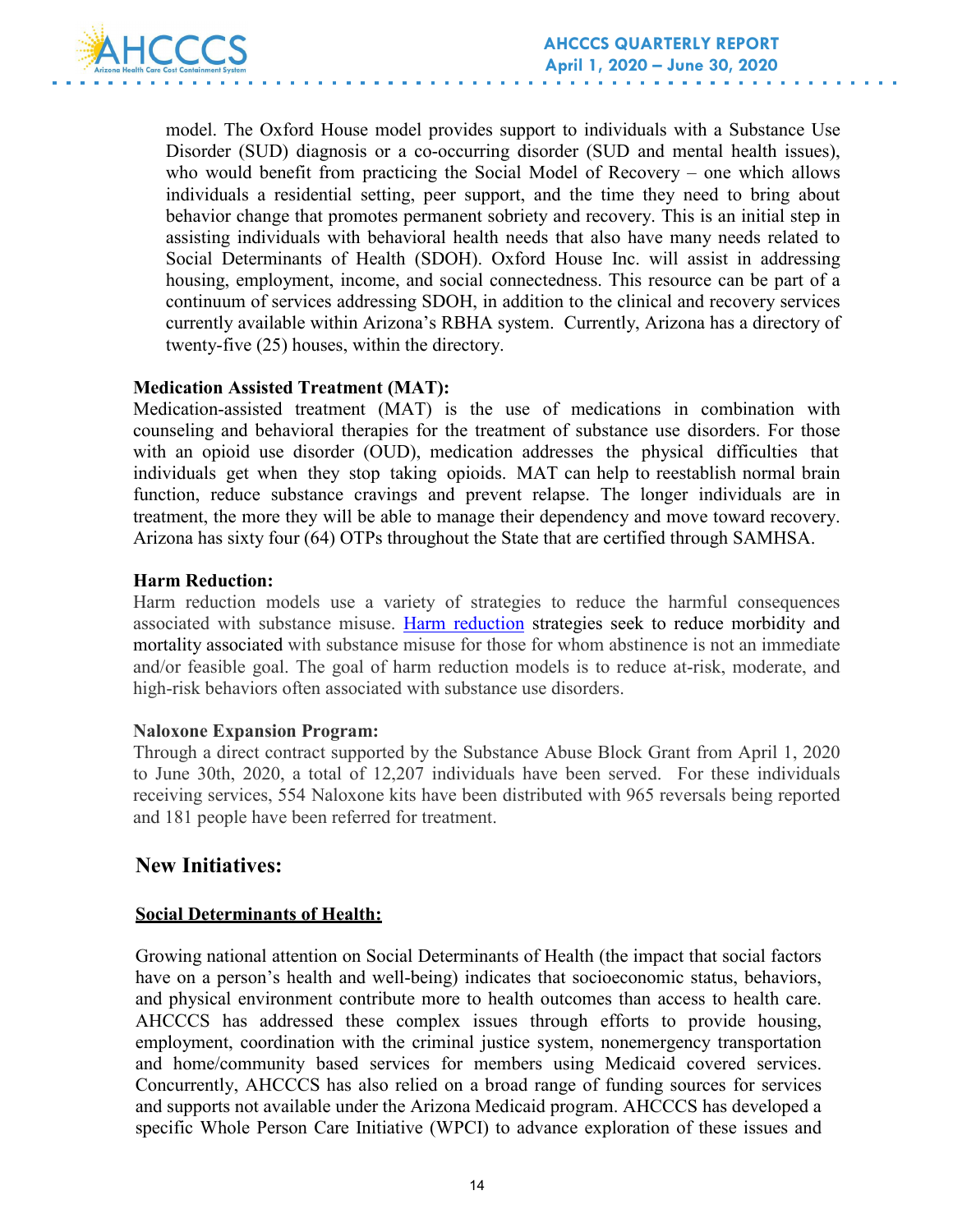

their relationship with Social Determinants of Health:

- Transitional housing, particularly for individuals leaving a correctional facility, those being discharged from a behavioral health inpatient stay, and individuals experiencing chronic homelessness
- Non-medical transportation with a focus on access to healthy food and employment navigation services
- Social isolation that can impact individuals who receive Arizona Long Term Care System (ALTCS) services in their own homes including, but not limited to, peer support programs

Throughout the first three quarters of FFY20, three of the four planned community meeting forums were held for community and stakeholder feedback to ensure the Whole Person Care initiative meets the needs of its members. In an effort to support providers, MCOs, community-based organizations, and community stakeholders who collaborate to address the social service needs of AHCCCS members, partnerships continue with Arizona's Health Information Exchange (HIE), to explore technology that will facilitate screening for social risk factors with an option to seamlessly refer members to community resources. Throughout 2020, the HIE has been undertaking the evaluation of available solutions for a single, statewide, electronic, closed- loop referral platform for social service fulfillment. Such technology allows health care providers to screen patients for social risk factors, submit electronic referrals to local agencies, and see when a member's social service needs have been successfully fulfilled.

Over the next year AHCCCS will collaborate with its contracted managed care organizations, community-based organizations, tribal partners, providers, and other external stakeholders to develop his important initiative to improve our members' health.

## **Improving Oversight of HCBS Rules:**

As a new initiative, AHCCCS has begun to focus on improving oversight of adherence to HCBS Rules. As of the third quarter, the following has been completed.

- HCBS setting specific workgroups consisting of AHCCCS, MCO, providers, and members were established to provide feedback on the HCBS assessment tool suites while AHCCCS works on finalizing the tools internally. AHCCCS, the workgroups, and CMS have worked to create a desk audit in place of on-site assessments in order to move forward with the HCBS assessments during the COVID-19 emergency.
- The workgroups have been preparing the final tool suite that will be used by the Quality Management units at each MCO to assess for provider HCBS compliance. The tool suite consists of a provider self-assessment, member file review, member interviews, and observations plus community interviews
- Interface continued with the MCO Quality Management teams to develop a collaborative HCBS assessment process and steps to operationalize the use of the tools
- AHCCCS has ongoing meetings with MCO Workforce Development Officers to define and offer the provider training sessions that will be offered in early 2020

## **CMS Core Measure Set Alignment:**

Historically, AHCCCS has utilized National Committee for Quality Assurance (NCQA), HEDIS®, the CMS Adult Core Set, and the CMS Child Core Set measures to monitor and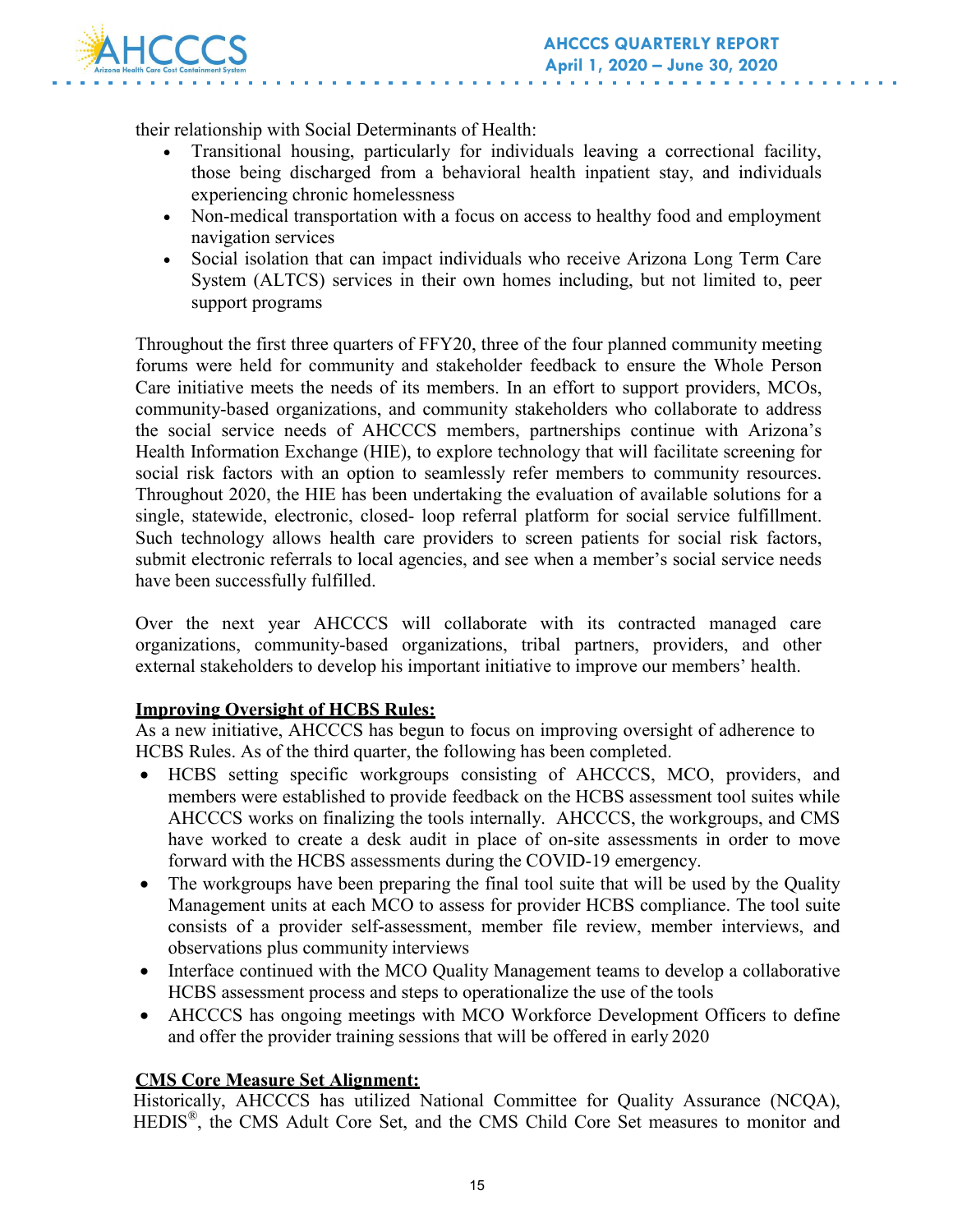

evaluate MCO performance. AHCCCS evaluated this strategy and made a determination that beginning with FFY20, AHCCCS would move toward the incorporation of additional CMS Adult and Child Core Set measures, as well as the CMS Long Term Services and Supports (LTSS) measures for applicable MCOs. AHCCCS has maintained select NCQA HEDIS® measures in contract in order to continue monitoring focus areas such as mental health utilization. This approach was proactively undertaken to prepare for the required reporting of all CMS Child Core Set measures in 2024. Mandatory reporting will be extended to behavioral health measures included in both the child and adult CMS Core Sets. AHCCCS will also look to transition its performance measure reporting to reflect a Calendar Year (January 1 – December 31), further aligning with the CMS Child and Adult Measure Set Technical Specifications. This transition is anticipated to begin with FFY21 reporting.

#### **Revised Policy Language To Promote Improved Outcomes:**

AMPM policies related to quality management recently underwent revision to clarify and enhance QI-related requirements. During the second quarter, policy revisions were made to address medical and behavioral health records maintenance and oversight required by the MCOs for their provider networks. The policy added requirements that focused on alignment and integration of behavioral and physical health record components when possible and clinically appropriate, including but not limited to:

- Equalization of sharing requirements across systems, similar demographic information,
- Family history,
- Past medical and behavioral health history,
- Referral tracking and documentation of coordination of care activities.

During the third quarter, the policy was posted for public comment feedback. Updates, based on feedback, will be finalized during August.

Further enhancements to the new crisis policy, which began during the third quarter of FFY19, are continuing into the third quarter of FFY20. As stated in prior reports, these will outline specific requirements for mobile crisis response teams, as well as telephone crisis call centers. The policy will also address cross-system coordination standards, engagement with first responders and requirements for development of at-risk crisis planning for members at increased clinical risk for crisis events. AHCCCS is seeking feedback from MCOs regarding what guidelines would be most helpful to ensure crisis planning and services meet the needs of the individuals they serve.

#### **System of Care Enhancements:**

Historically, System of Care policies and guidelines have addressed requirements, functions and processes within the children's behavioral health system. Since Q1, discussions have begun to broaden the System of Care model to incorporate adults, and to focus more on physical health, as part of the overall AHCCCS System of Care. Existing MCO deliverables are also being reevaluated to accommodate potential changes under discussion. One potential change being entertained is expansion of the Children's system fidelity audits to the ACC Contractors, as these audits have always been a requirement for the RBHA system.

A System of Care team was created within the Division of Health Care Management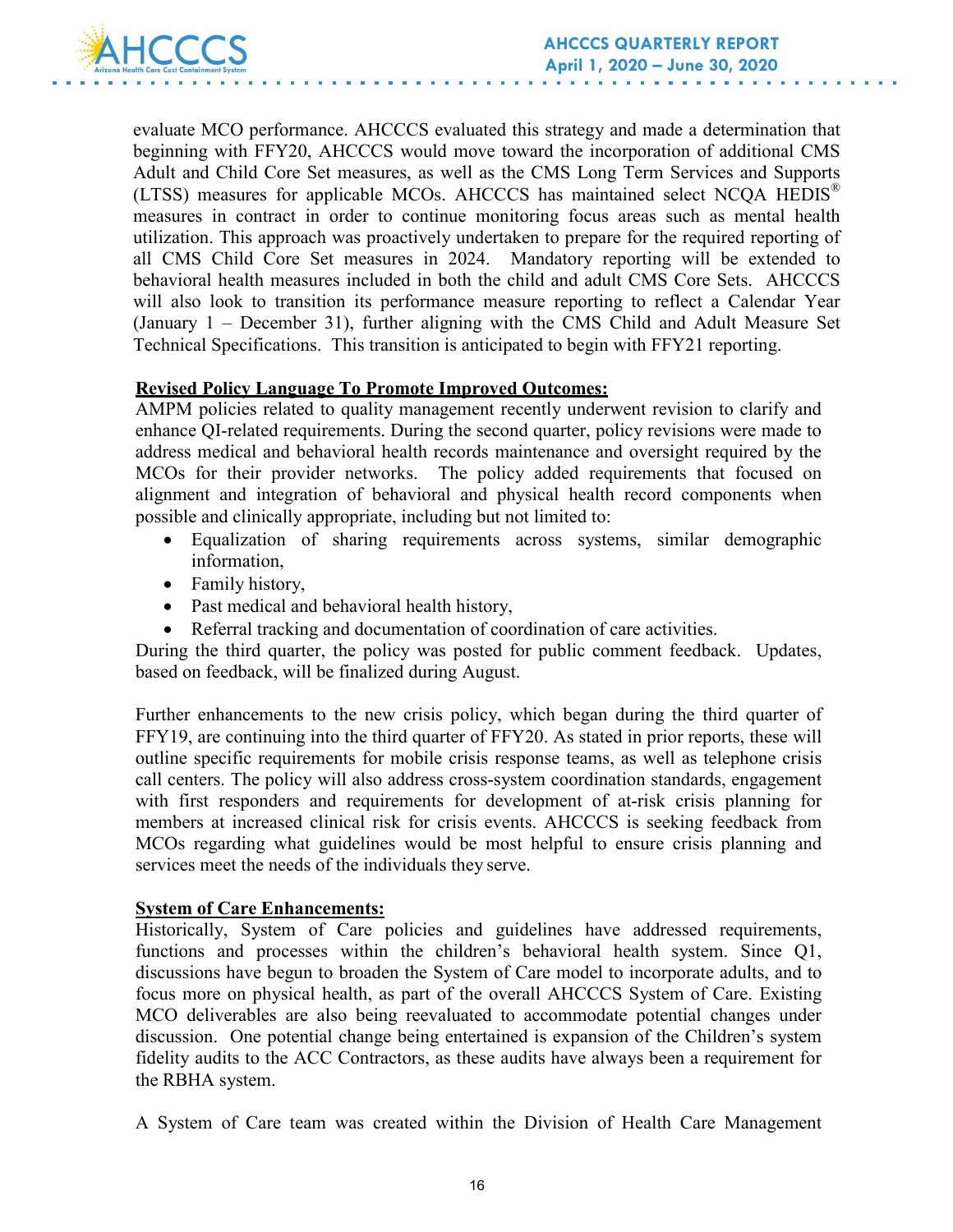

(DHCM) to specifically address System of Care improvements. During the third quarter this team continues to identify and assess clinical audit and fidelity measurements that have historically been utilized. The focus is to identify potential duplication of effort across clinical measurement tools, enhance integrated requirements and streamline where possible. An additional plan is to expand and formalize Adult System of Care requirements into policy and Contract, so that the Adult System of Care would incorporate the written guidance and best practice models similar to what has been immortalized as part of the Children's System of Care.

# **Regular Monitoring and Evaluation of MCO Compliance**

AHCCCS monitors and evaluates access to care, organizational structure and operations, clinical and non-clinical quality measurement and performance improvement outcomes through several methods outlined below.

## **On-site Operational Reviews:**

Operational Reviews (ORs) are used by AHCCCS to evaluate MCO compliance related to access/availability and quality of services, including implementation of policies and procedures and progress toward plans of correction to improve quality of care and service for members. A complete OR is conducted every three years and includes a combination of onsite as well as desk reviews.

As of the first quarter of FFY20, AHCCCS has established an interdisciplinary workgroup to address requirements that will accommodate contract changes for FFY20 that need to be incorporated into the Operational Review process. During the second and third quarters, additional planned activities have been temporarily set aside due to the COVID pandemic.

## **Clinical Oversight Committee:**

The Clinical Oversight Committee meets on a quarterly basis and was designed to ensure two key requirements are enacted:

- Transparency and frequent communication across all levels of AHCCCS plus the community of stakeholders and AHCCCS membership regarding quality initiatives, activities and outcomes
- Development of a reporting mechanism for review by the Governor, the President of the Senate, the Speaker of the House of Representatives and other key Legislative members

During the third quarter the Clinical Oversight meeting was held June 30th. Per the meeting agenda, the following topics were addressed:

- COVID-19 updates related to telehealth, crisis counseling grants and ALTCS workgroup activities
- Quality updates including a summary of the 2018 performance measure results, Vaccines for Children (VFC) program update, dashboard survey outcomes and NCQA accreditation
- Substance Use Disorder (SUD) strategy updates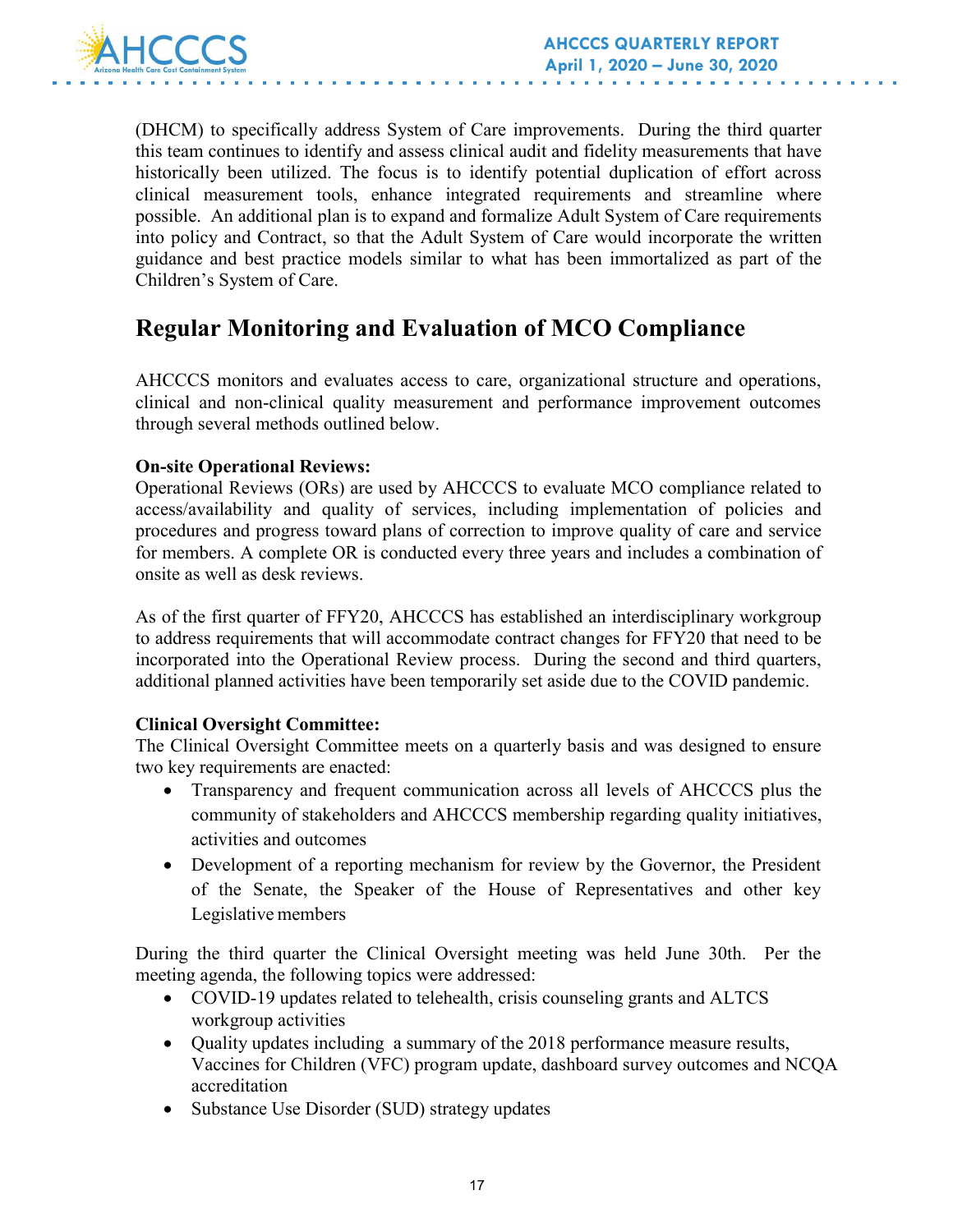

• CMDP updates including CMDP dashboard review and the upcoming integrated contract (planned implementation date of 4/1/2021)

#### **Review and analysis of periodic reports:**

A number of contract deliverables are used to monitor and evaluate MCO compliance and performance. AHCCCS reviews, provides feedback and approves these reports as appropriate. Quarterly reports are reviewed during the quarter that follows the reporting quarter.

#### **Fidelity to Service Delivery for Individuals with Serious Mental Illness:**

AHCCCS contractor reviews were administered for the sixth year by Western Interstate Commission of Higher Education (WICHE). During the third quarter a change was made to utilize a virtual option to complete final fidelity reviews due to Covid-19. Member and provider feedback was positive and virtual options were requested, and will be utilized in future reviews. The expansion of services offered by consumer operated programs continues to grow and programs are partnering and sharing resources and ideas.

Supported Employment saw a decline in referrals in the months of March and April during which time employment sites and programs set up safe, Covid-19 approved environments for applicants to apply for employment. During the month of May, referrals rebounded. Reporting from clinical teams consistently show stronger support for member choice in housing and the importance of identifying the natural skill set of individuals. ACT teams are hiring staff with a high degree of experience in providing cross training for staff. ACT teams are utilizing telehealth so members throughout the State can receive needed services. Members became experienced in practicing social distancing before it became a requirement for the Covid-19 virus.

#### **Quarterly EPSDT and Adult Monitoring Reports:**

Historically, AHCCCS has required all MCOs to submit quarterly EPSDT and Adult Performance Measure Monitoring Reports. The EPSDT and Adult Monitoring report is intended to be inclusive of metrics including, but not limited to blood lead screening, EPSDT referrals, member and provider outreach. As of FFY20 Q-2, this deliverable was separated into two deliverables to reduce confusion and better delineate expectations. The report now has two distinct appendices within the AHCCCS Medical Policy Manual (AMPM). Appendix A has become the EPSDT and Adult Quarterly Report and Appendix B has become the Performance Measure Monitoring Report, which includes an emphasis on CMS Core Measures. Appendix A is currently suspended pending template revisions.

#### **Performance Measure Monitoring Report:**

The Performance Measure monitoring report is intended to be inclusive of standardized performance measures (i.e. CMS Child and Adult Core Set measures and select HEDIS measures). The initial submission of Appendix B, planned for the third quarter, has been suspended in light of the COVID-19 Emergency.

#### **Providing Incentives for Excellence and Imposing Sanctions for Poor Performance:**

AHCCCS regularly monitors MCOs to ensure compliance with contractually mandated performance measures. Contracts outline Minimum Performance Standards (MPS) that the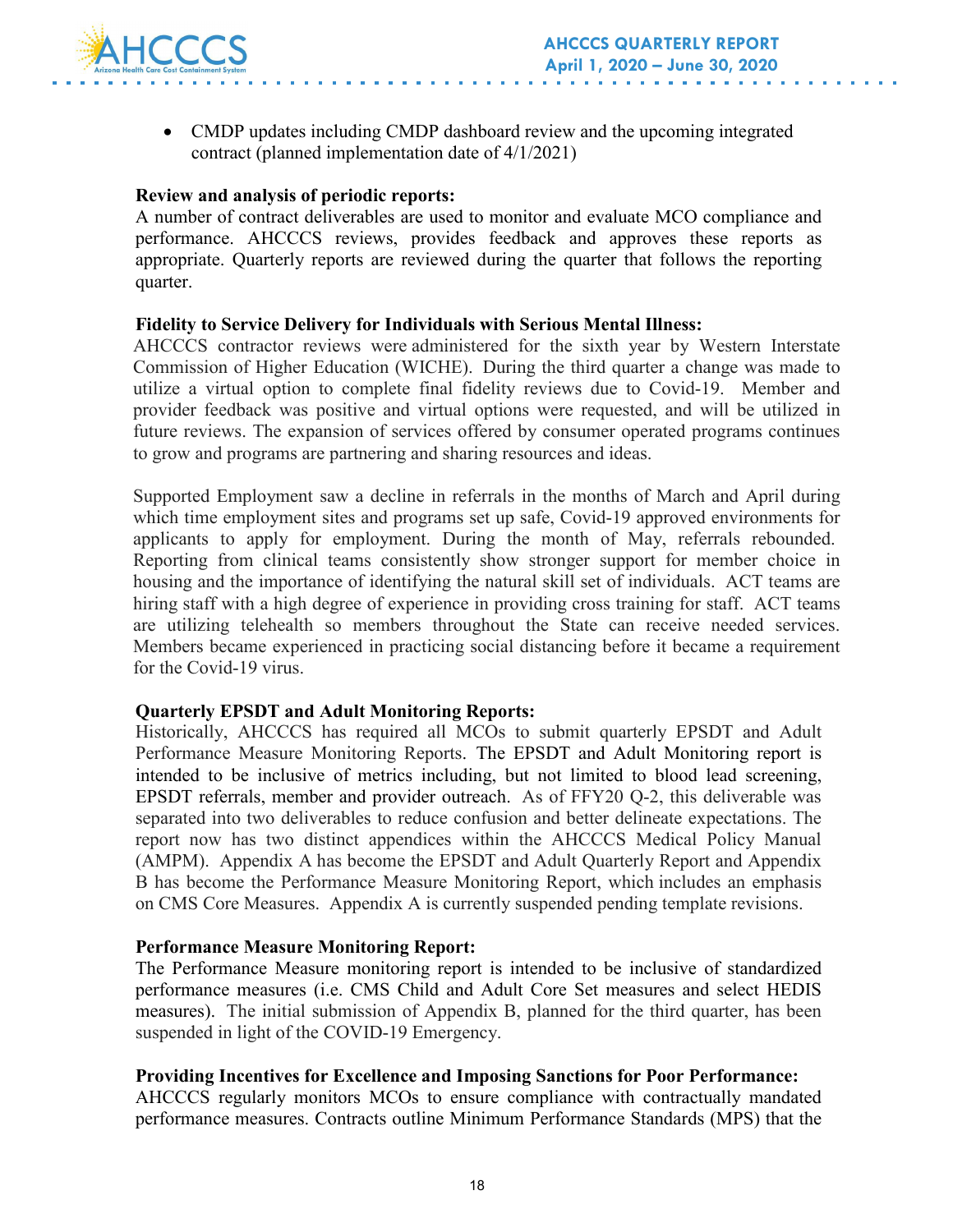

MCO must achieve. Those measures are evaluated for compliance, and determination of the need for imposing regulatory actions is assessed. At a minimum, measures that fail to meet the MPS require a Corrective Action Plan.

#### **Review and analysis of Program-Specific Performance Improvement Projects:**

AHCCCS considers a Performance Improvement Project (PIP) as a planned process of data gathering, evaluation, and analysis to determine interventions or activities that are anticipated to have a positive outcome. PIPs are designed to improve the quality of care and service delivery and usually last at least four years. While MCOs may select and implement their own PIPs to address areas of opportunity specific to their plans, AHCCCS mandates other program-wide PIPs in which MCOs must participate. In turn, AHCCCS monitors performance until each MCO meets requirements for demonstrable and sustained improvement. The QI team has implemented an enhanced PIP checklist in order to provide more comprehensive feedback to MCOs.

#### **Back to Basics PIP:**

This is a newly developed PIP related to improvement of EPSDT-related requirements. The Back to Basics PIP has been selected for the ACC, CMDP, and DDD MCOs, and includes Title XIX and Title XXI members with a baseline measurement year of FFY19. The purpose of this PIP is to increase the number of child and adolescent well-child/well-care visits, and to increase the number of children and adolescents receiving annual dental visits. This PIP is inclusive of the following measures: Well-Child Visits in the First 15 Months of Life, Well-Child Visits in the Third, Fourth, Fifth, and Sixth Years of Life, Adolescent Well-Care Visits, and Annual Dental Visits. Due to a noted decline in performance measure rates, AHCCCS has identified these measures as areas of opportunity and improvement for the overall well-being of children and adolescents. Increasing the rates for these measures also impacts other measures and focus areas, such as childhood and adolescent immunizations, dental sealants for children at elevated caries risk, and developmental screenings.

AHCCCS included a presentation that provided an overview of the PIP structure and design at its Community Quality Forum conducted in June 2020. During this presentation, stakeholder feedback regarding potential future PIP topics/focus areas was requested.

# **Maintaining an Information System that Supports Initial and Ongoing Operations**

## **Identifying, Collecting and Assessing Relevant Data:**

AHCCCS maintains a robust information system--the Prepaid Medical Management Information System (PMMIS)—that documents all members, their claims and encounter data, plus many other data points. PMMIS data feeds into the AHCCCS Data Warehouse, which is the centralized system, used for data analytics. There is a Data Integrity Warehouse team designed to support maintenance of valid, accurate, and reliable data for reporting and data transactions. This team is made up of system experts and data users from across the Agency. It meets at least quarterly to discuss any issues or opportunities around the data and systems. AHCCCS has focused on building data expertise within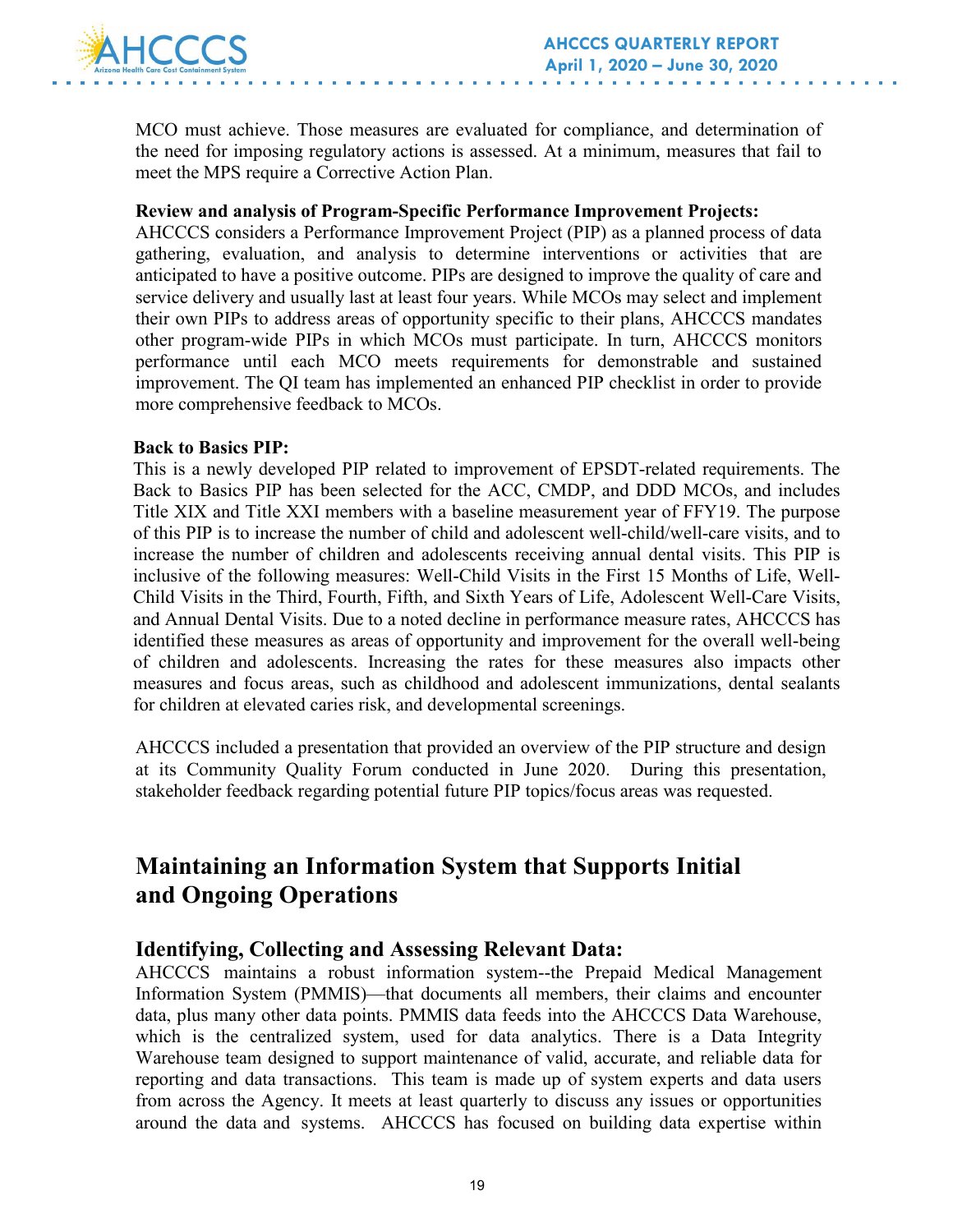

every division of the Agency, promoting data analytics as the cornerstone of operations and monitoring/oversight activities. AHCCCS has created a centralized office of data analytics (AODA) which includes a data governance team to support data management best practices.

During the latter half of FFY19, AHCCCS began to develop additional reporting mechanisms to receive and compile information directly from MCOs into the AHCCCS data warehouse. Additional efforts include development of an out of state reporting portal, which became active May  $30<sup>th</sup>$ .

# **Establishing Realistic Outcome-Based Performance Measures**

#### **Payment Reform Efforts:**

During previous reports, AHCCCS reported implementation of a payment reform initiative (PRI) for the Acute Care, Children's Rehabilitative Services (CRS) and ALTCS populations. CRS and Acute Care are no longer contracted line of business and thus not reported separately.

AHCCCS has implemented an updated Value Based Purchasing (VBP) Alternative Payment Model (APM) for the ACC, ALTCS/EPD, ALTCS/DDD and RBHA populations. The APM is designed to encourage MCO activity in the area of quality improvement, particularly those initiatives that are conducive to improved health outcomes and cost savings, and those related to child and adolescent health. This VBP APM process will be performed annually on a contract year basis. The contracts that the MCOs execute with health care providers, governed by APM arrangements, will have increases according to the tables immediately below.

| <b>ALTCS/DDD</b>                         |                            |             |  |  |
|------------------------------------------|----------------------------|-------------|--|--|
| <b>INTENDED MINIMUM VALUE PERCENTAGE</b> |                            |             |  |  |
| Year                                     | <b>Sub-Contracted MCOs</b> | <b>LTSS</b> |  |  |
| <b>CYE 20</b>                            | 50%                        | 20%         |  |  |
| CYF.21                                   | ናበ%                        | 35%         |  |  |

| <b>ACC</b>        |                                                    |  |  |
|-------------------|----------------------------------------------------|--|--|
| YEAR              | <b>INTENDED MINIMUM</b><br><b>VALUE PERCENTAGE</b> |  |  |
| CYE <sub>20</sub> | 60%                                                |  |  |
| CYF.21            | 70%                                                |  |  |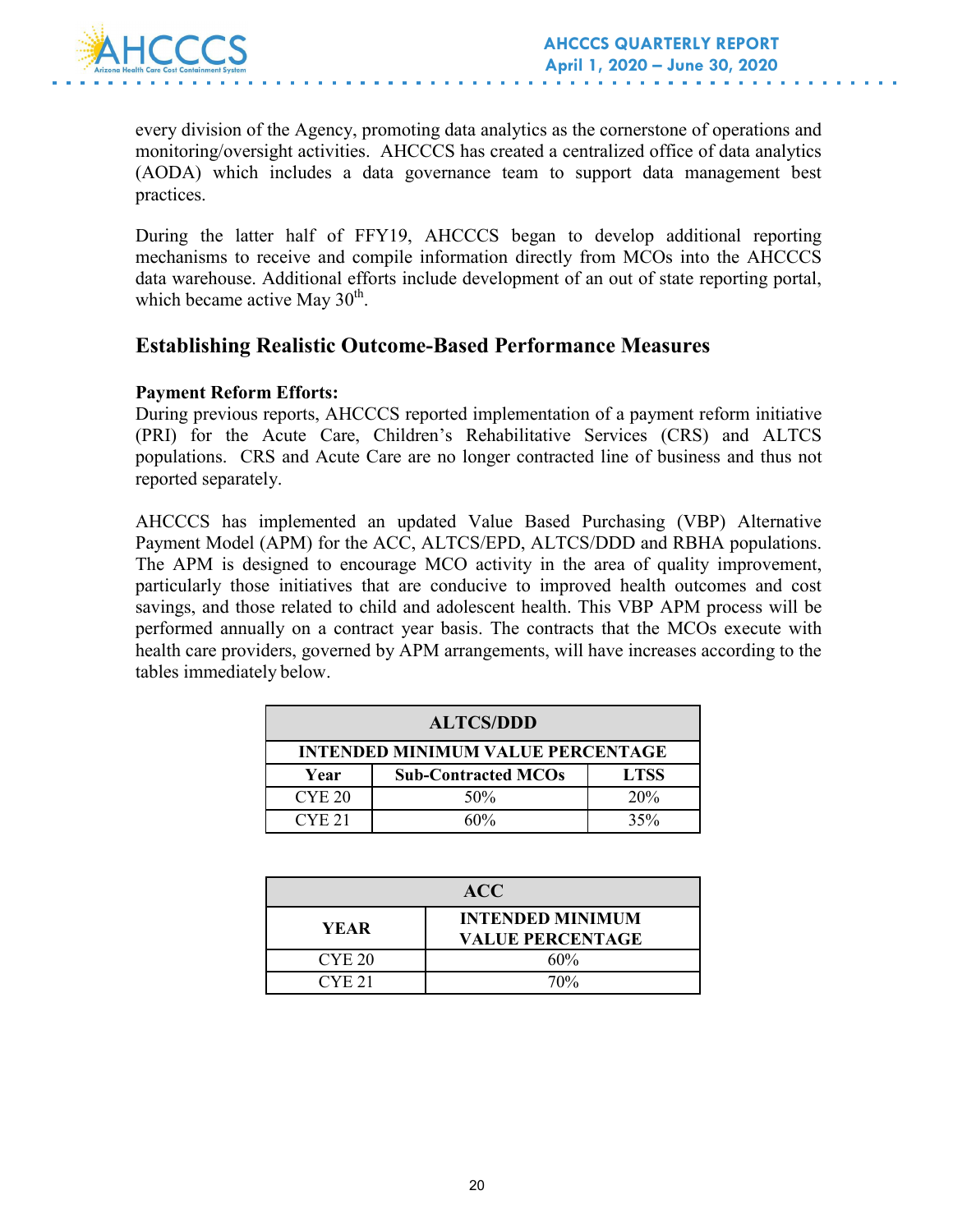

| <b>ALTCS/EPD</b>  |                                                                     |  |
|-------------------|---------------------------------------------------------------------|--|
| <b>YEAR</b>       | <b>INTENDED MINIMUM VALUE</b><br>PERCENTAGE (ALTCS/EPD AND MA-DSNP) |  |
| CYE <sub>20</sub> | 60%                                                                 |  |
| CYE.21            | 70%                                                                 |  |

| <b>RBHA</b>                              |                       |                |  |  |
|------------------------------------------|-----------------------|----------------|--|--|
| <b>INTENDED MINIMUM VALUE PERCENTAGE</b> |                       |                |  |  |
| <b>YEAR</b>                              | <b>SMI-Integrated</b> | Non-Integrated |  |  |
| <b>CYE 20</b>                            | 50%                   | 25%            |  |  |
| <b>CYE 21</b>                            | 60%                   | 25%            |  |  |

# **Reviewing and Revising the Quality Strategy**

AHCCCS maintains its efforts to enhance the Agency's Quality Strategy report. Crossdivisional meetings are held on a monthly basis. Current initiatives are underway to reevaluate structure, content and data analysis. Part of the approach will be to incorporate synchronized reporting processes to ensure alignment across various AHCCCS reports that relate to quality (e.g. Strategic Plan, Quality Strategy, and External Quality Review Organization Report). The AHCCCS Quality Strategy, Assessment and Performance Report will be a coordinated, comprehensive, and proactive approach to drive improved health outcomes by utilizing creative initiatives, ongoing assessment and monitoring, and result-based performance improvement. Members, the public, and stakeholders provide input and recommendations regarding the content and direction of the Quality Strategy through stakeholder presentations and public comments. The Quality Strategy incorporates all required elements outlined in 42CFR-438.340. The next planned posting of the report will be 2021.